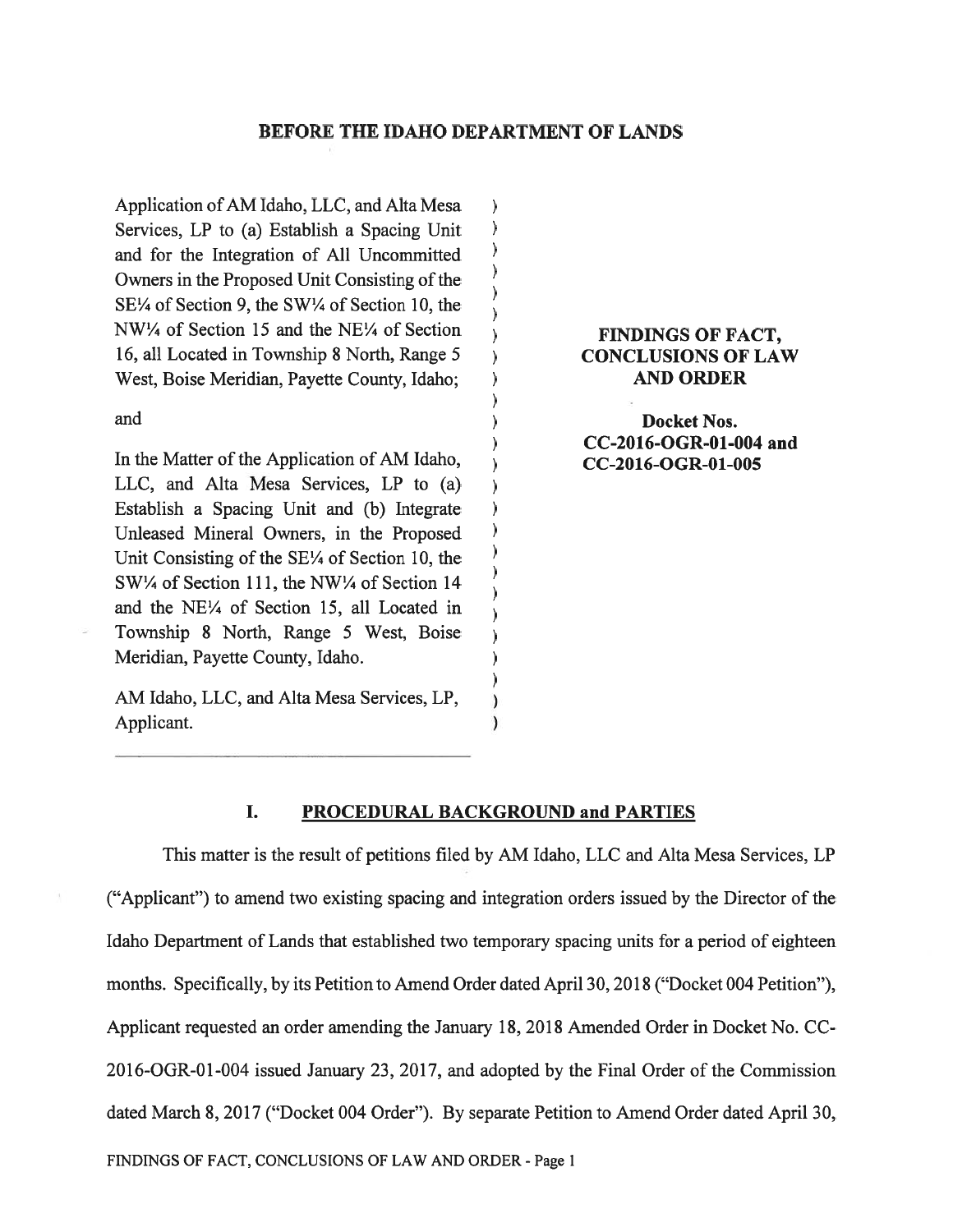201\$ ("Docket <sup>005</sup> Petition"), Applicant also requested an order to amend the Findings of Fact, Conclusions of Law and Order dated January 17, 2017 in Docket No. CC-2016-OGR-01-005 ("Docket 005 Order"). The Applicant and relief requested in the Docket 004 Petition and the Docket 005 Petition (collectively, "Petitions") are identical. The mineral owners affected by the Petitions are not identical, and the lands at issue are comprised oftwo temporary spacing units that may be developed independently from one another. Thus, the Dockets are not consolidated; however, for purposes of administrative economy, both Petitions will be addressed herein. This findings of Fact, Conclusions of Law and Order ("Order") will be binding for both Petitions. The temporary spacing and integration units are as follows:

> The Docket 004 Order established <sup>a</sup> temporary spacing unit and temporary integration of certain unleased mineral interest owners for the following real property located in Payette County, Idaho:

> > Township \$ North, Range 5 West Section 9: SE1/4 Section 10: SW1/4 Section 15: NW¼ Section 16: NE'/4

("Docket 004 Subject Lands"); and the Docket 005 Petition established <sup>a</sup> temporary spacing unit and temporary integration of certain unleased mineral interest owners for the following real property, also located in Payette County, Idaho:

> Township \$ North, Range 5 West Section 10: SE1/4 Section 11: SW1/4 Section 14: NW1/4 Section 15: NE¼

("Docket 005 Subject Lands") (collectively referred to herein as the "Subject Lands"; also collectively referred to as "Proposed Spacing Unit").

FINDINGS OF FACT, CONCLUSIONS OF LAW AND ORDER - Page 2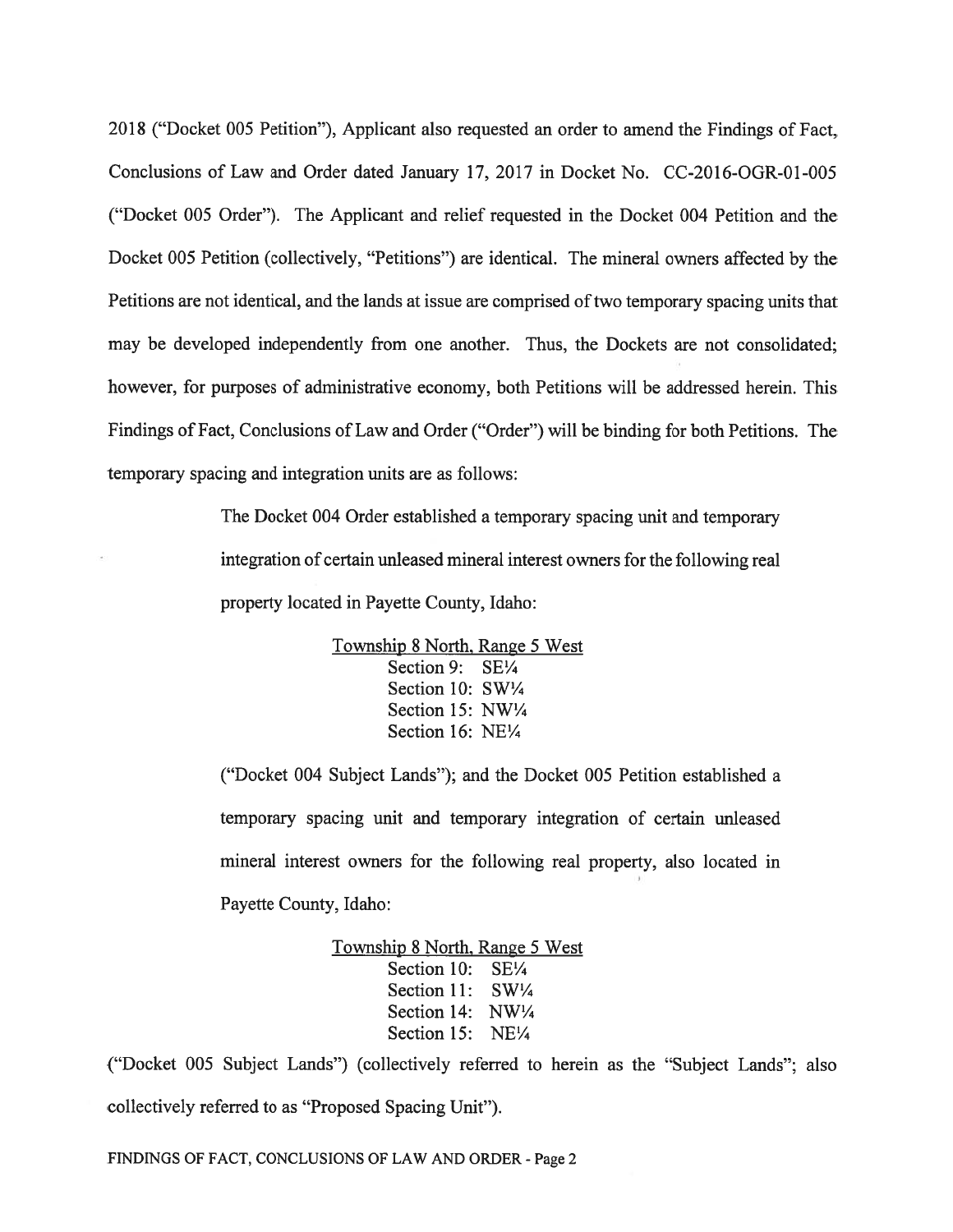The Applicant requested the following amendments to the Docket 004 Order and Docket 005 Order:

- 1. Amend Section IV.A to extend the temporary term of the Spacing Unit for an additional eighteen months.
- 2. Amend Section IV.B to provide that Applicant shall file an application to establish <sup>a</sup> permanen<sup>t</sup> spacing unit by or before the last day of the seventeenth month within the additional eighteenmonth period of the temporary term.
- 3. Amend Sections [IV.G and IV.H in the Docket 004 Order] [IV.H and IV.I in the Docket 005 Order] to apply only to that portion of the proceeds of production allocable to the combined royalty interest for the Spacing Unit.

Pursuant to Notice of Hearing dated May 18, 2018, <sup>a</sup> hearing in the above-captioned matters was held on Thursday, June 14, 2018, at 9 a.m. Mr. Mick Thomas, Oil and Gas Division Administrator for the Idaho Department of Lands ("Administrator Thomas") appointed Kelly Williams as hearing officer and presiding officer ("Hearing Officer") for the proceedings. Mr. Michael Christian represented the Applicant at the hearing, and Mr. David M. Smith, Vice President — Exploration for Applicant ("Mr. Smith") provided testimony by telephone. Mr. Wade Moore, landman for Applicant ("Mr. Moore") provided testimony in person. Mr. James Thum, Oil and Gas Program Manager for the Idaho Department of Lands ("Mr. Thum"), provided testimony and was represented by Deputy Attorney General, Joy Vega ("Ms. Vega"). No mineral owners appeared or made their attendance known by telephone or in-person at the hearing.

By Letter of Response dated May 2\$, 201\$ ("Grace Letter"), Alan and Glenda Grace, mineral owners for lands affected by Docket 004 Petition and Order ("Mr. and Mrs. Grace"), indicated that they objected to the proposed spacing and integration. Applicant argued that the Grace Letter was not submitted in <sup>a</sup> timely manner and that as <sup>a</sup> result, the Petitions were unopposed. The Grace Letter is included in the record for Docket 004, but it does not serve as the basis for any conclusions contained in this Order.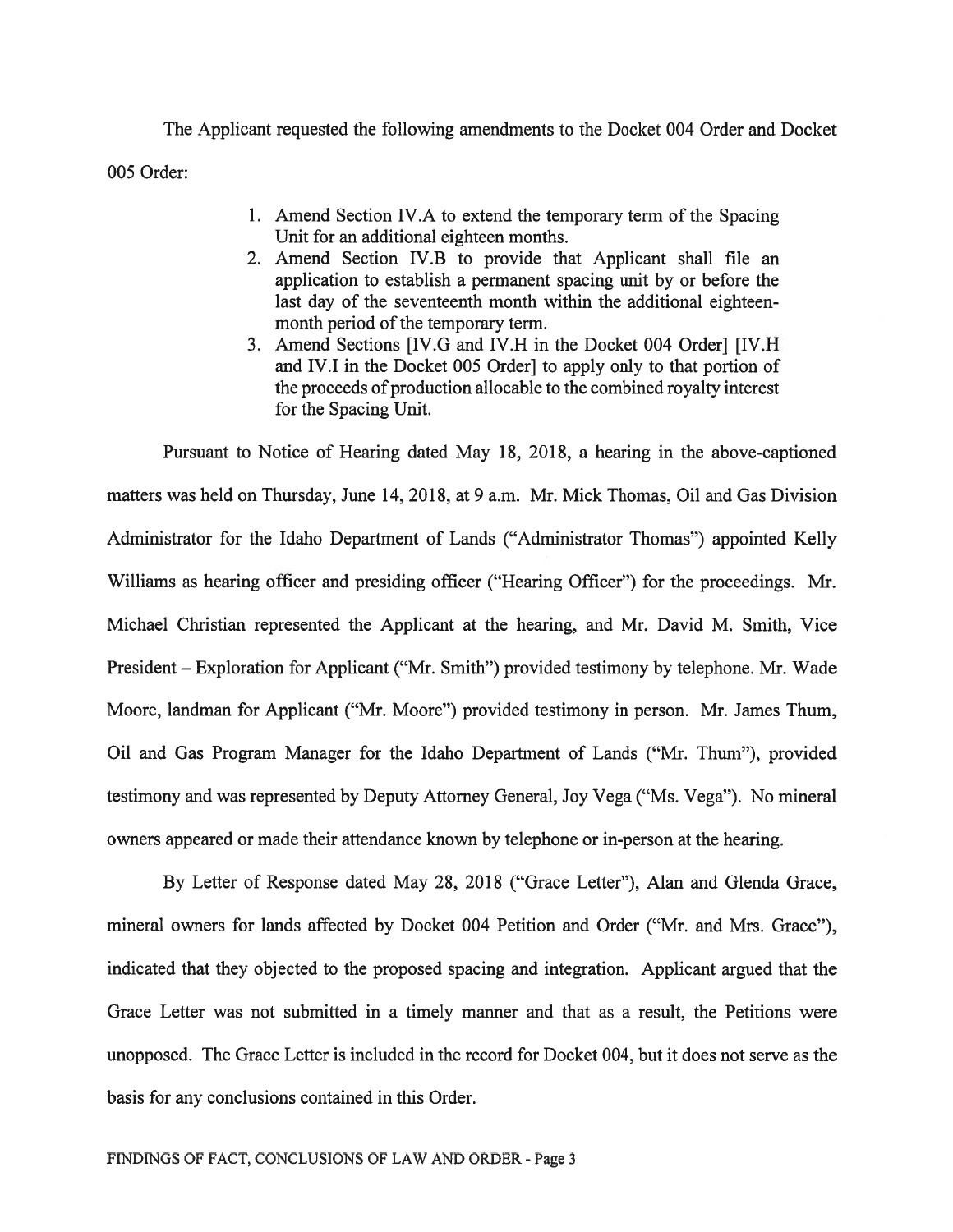Prior to the Hearing, at 9:00 a.m. on June 4, 2018, <sup>a</sup> prehearing conference was held via telephone ("Prehearing Conference"), and on June 5, 2018, Applicant submitted <sup>a</sup> brief addressing Applicant's argumen<sup>t</sup> that because no timely objections to the Petitions were made, the Petitions were unopposed and <sup>a</sup> hearing was not necessary ("Applicant's Prehearing Brief'). On June 12, 2018, the Hearing Officer issued a Prehearing Order, finding that the timeliness of the Grace Letter was not dispositive in determining whether to waive the hearing, and denying Applicant's reques<sup>t</sup> to dispose of the Petitions administratively.

All parties and interested persons who wished to participate in the Hearing were provided with an opportunity to presen<sup>t</sup> testimony and evidence. The parties participating in the Hearing also were provided the opportunity to presen<sup>t</sup> opening and closing statements, cross examine witnesses, offer rebuttal testimony, and re-direct witnesses. Administrator Thomas and the Hearing Officer also were provided with an opportunity to ask questions and examine witnesses. During the Hearing, Applicant submitted <sup>a</sup> depiction of the lands and location of pipelines for illustrative purposes only. No exhibits were admitted into evidence or included in the record.

Administrator Thomas, having considered the testimony presented at the Hearing, being fully advised, and for good cause, hereby makes the following findings of fact, conclusions of law and order.

#### II. FINDINGS OF FACT

1. Pursuant to Idaho Code  $\S$  47-328(3)(b), the Applicant mailed a copy of the Petition and notice of the Administrator's hearing date, by certified mail, return receipt requested, to the persons listed on the Applicant's certificate of service.

2. Notice of the time, place, and purposes of the Hearing were duly published in the Argus Observer, <sup>a</sup> newspaper of general circulation in Payette County, pursuan<sup>t</sup> to the requirements of Idaho Code § 47-328(3)(b).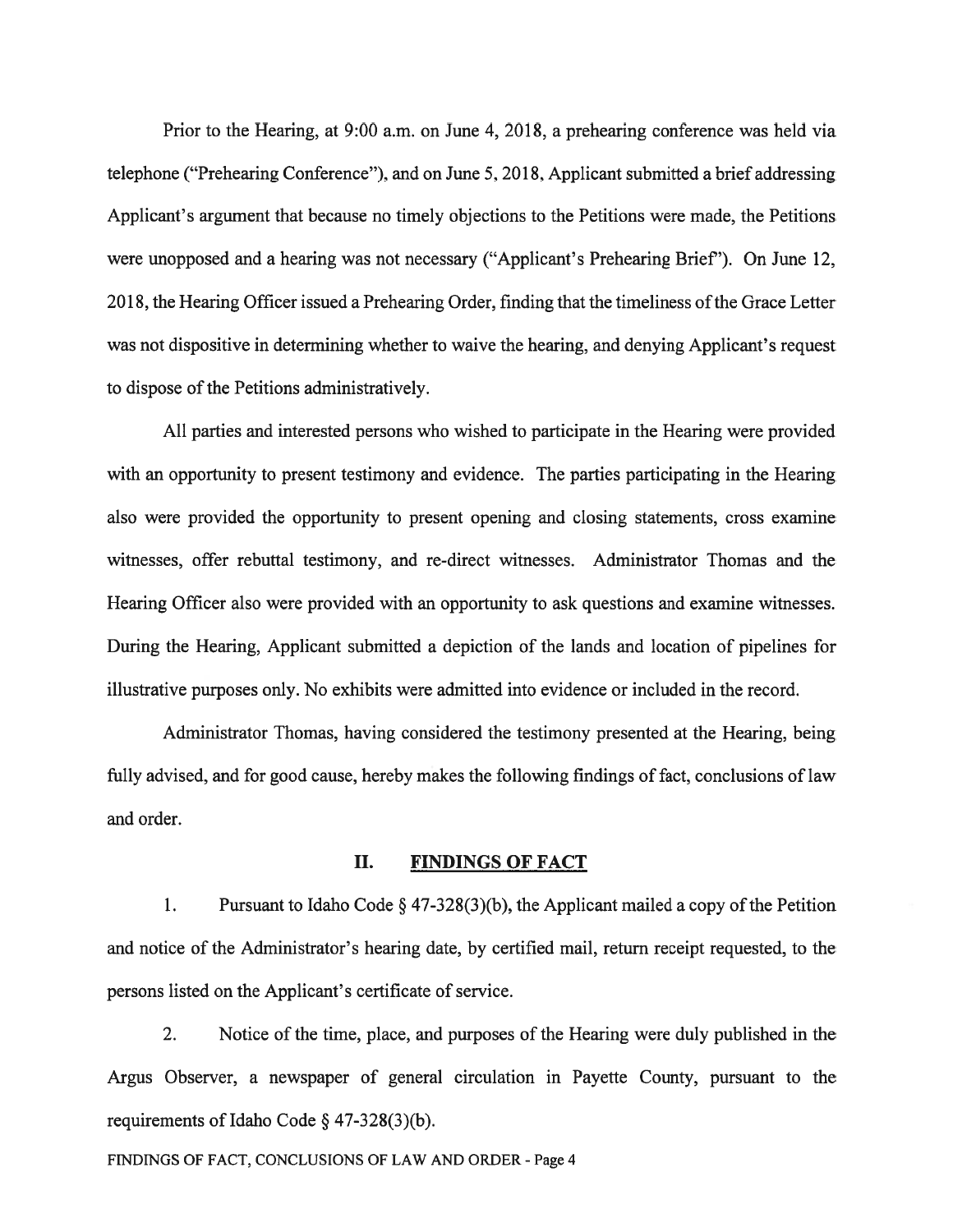3. This Findings of Fact, Conclusions ofLaw and Order incorporates by reference the entire record in this matter, including Petition 004, Petition 005 and accompanying exhibits, correspondence from mineral owners and public witnesses, correspondence and documents from Idaho Department of Lands personnel, notices, pleadings, responses from the parties, the hearing transcripts and the Docket 004 Order and Docket 005 Order.

4. The record reflects that AM Idaho, LLC and Alta Mesa Services, LP' filed the Petitions with IDL on April 30, 2018.

5. By letter dated May 7, 2018 ("IDL Notice"), IDL notified the Applicant that IDL determined it did not require any additional information as described in Idaho Code § 47-328(3)(a). The IDL Notice also states that "IDL's acceptance of the Petitions for filing is only the initial step in the hearing process and cannot be construed as preventing IDL or the hearing officer from determining that additional information is needed in order to gran<sup>t</sup> some or all of the requests contained in either Petition."

6. No mineral owners made their attendance known by telephone or in-person at the hearing.

7. At the Hearing, Applicant provided witness testimony in suppor<sup>t</sup> of facts set forth in the Petitions regarding operations undertaken and expenditures made by Applicant since approximately March 2017, to develop and produce oil and gas from the Subject Lands.

8. Specifically, Mr. Smith testified that Applicant drilled the Fallon #1-10 Well after identifying the best surface location based on analyses that included seismic data and production data from wells located near the Fallon #1-10 Well.

<sup>&</sup>lt;sup>1</sup> The petitions stated the Applicant was "AM Idaho, LLC," but at hearing Alta Mesa's attorney clarified that he represented both AM Idaho, LLC and Alta Mesa Services.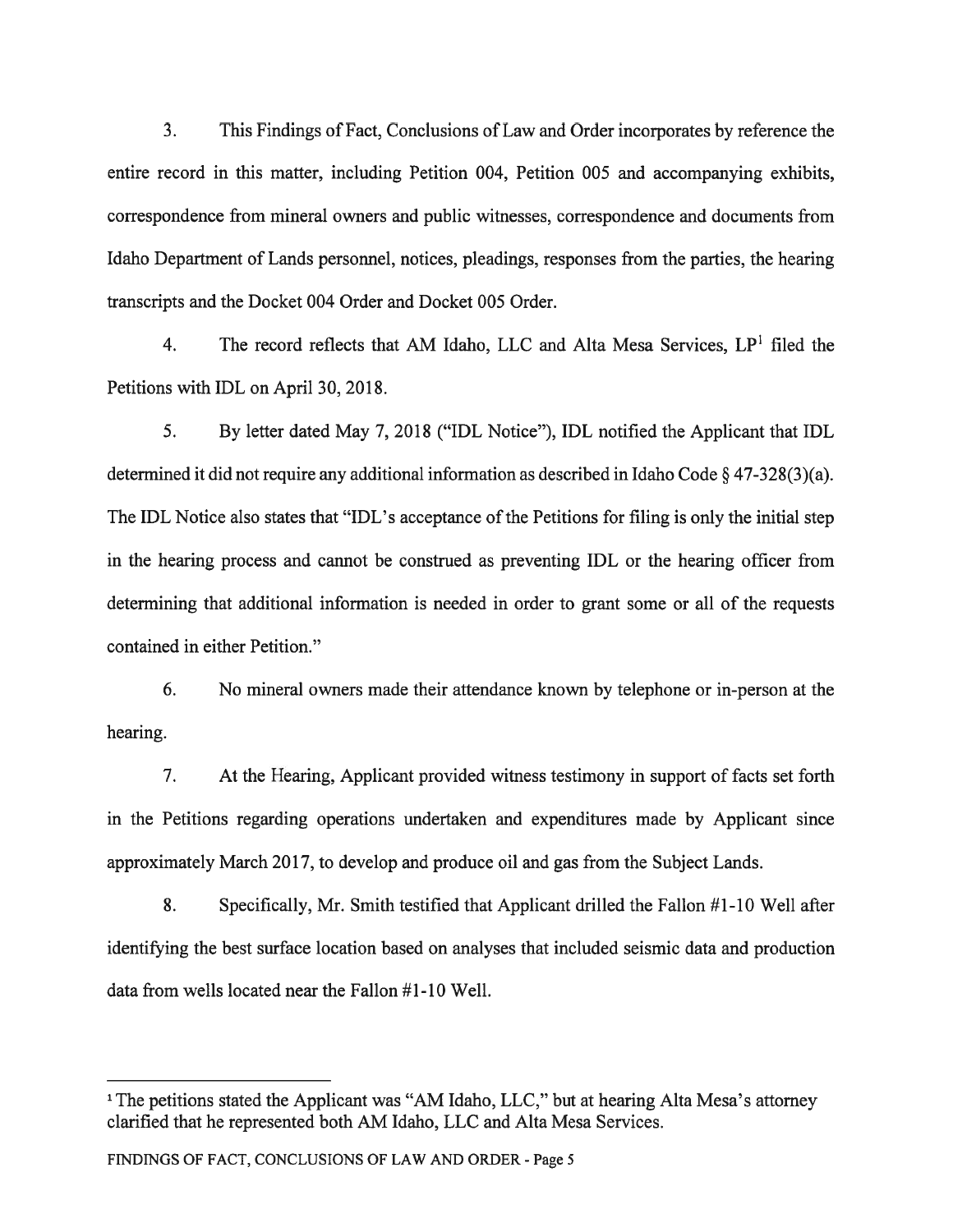9. Mr. Smith testified that timely completion reports and test results for the Fallon #1- 10 Well had been prepared and submitted to the Department, and that the results from testing gave Applicant reason to expec<sup>t</sup> the well would be commercially productive.

10. Mr. Smith further testified that Applicant has applied for <sup>a</sup> permit to drill the Fallon #1-11 Well located on <sup>a</sup> portion of the Subject Lands that are the subject of Docket Order 005.

11. Mr. Smith testified that based on his assessment of test data from the Fallon #1-10 Well and other wells in the vicinity, Applicant had determined to proceed with obtaining additional rights of way for pipelines to access and connect the Little Willow facility to additional wells and existing facilities.

12. Mr. Smith testified that once production is obtained from the Fallon #1-10 Well, and any well drilled by Applicant, <sup>a</sup> period of time for production is necessary in order to provide the best data from which to further define and establish the extent and location of the target reservoir.

13. Upon questioning from Ms. Vega, Mr. Smith stated that in general, <sup>a</sup> longer period of production from <sup>a</sup> well will provide <sup>a</sup> better set of data from which to evaluate the target reservoir; and <sup>a</sup> period of ninety days of production would be preferable to <sup>a</sup> period of thirty days of production in order to learn about any reservoir.

14. Mr. Smith testified that the Fallon #1-10 Well currently is shut in due to lack of access to <sup>a</sup> pipeline and processing facilities.

15. Mr. Smith also stated that Applicant has drilled and tested the Barlow #1-14 Well located in Section 14 of Township 8 North, Range 5 West, outside the Subject Lands.

16. Mr. Smith testified that in addition to obtaining approval from IDL for its application for permit to drill the Fallon #1-10 Well, Applicant also undertook significant effort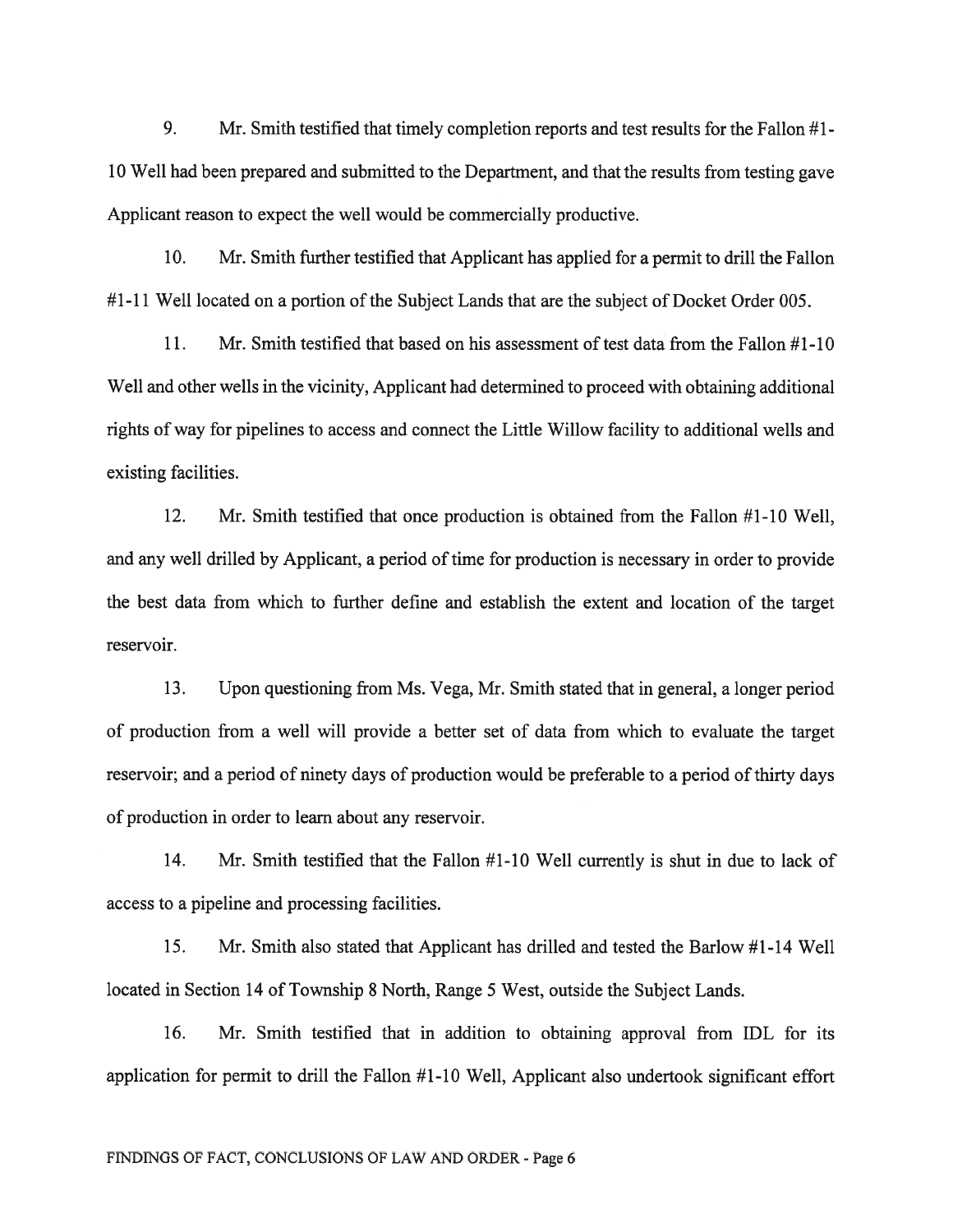and expense to obtain rights of way and easements for <sup>p</sup>ipelines across private property, and surface access and use for related infrastructure needs on the Subject Lands.

17. Mr. Smith testified that additional time would be required for Applicant to obtain the necessary rights of way, and to construct the pipeline, gathering lines and associated processing facilities, before Applicant would be able to connect the fallon #1-10 Well, the proposed Fallon #1-11, and any future wells to pipelines or otherwise transport production from the well head.

1\$. Upon questioning from Ms. Vega, Mr. Smith testified that the amount of time necessary for construction and establishment of infrastructure could change, depending on various factors including weather, Applicant's ability to obtain the necessary permits, and Applicant's success in reaching agreements with landowners for use of private property.

19. Mr. Smith testified that the period of time necessary for the foregoing could be significantly longer than eighteen months as provided for by the current Docket 004 Order and Docket 005 Order. However, Mr. Smith also testified that he thought there was <sup>a</sup> contingency time built into the eighteen month period in order to account for delays.

20. Mr. Smith also testified that based on Applicant's experience with prior operations similar to those required on the Subject Lands, including obtaining approval of necessary permits and construction of rights of way, Applicant was reasonably confident that the work could be completed in eighteen months.

21. Mr. Smith stated that the working interest owners had been determined in these wells and that interest would not change whether the unit ultimately was larger or smaller than the temporary unit. The Petitions also stated that no mineral owners in either temporary spacing unit elected to participate as working interest owners.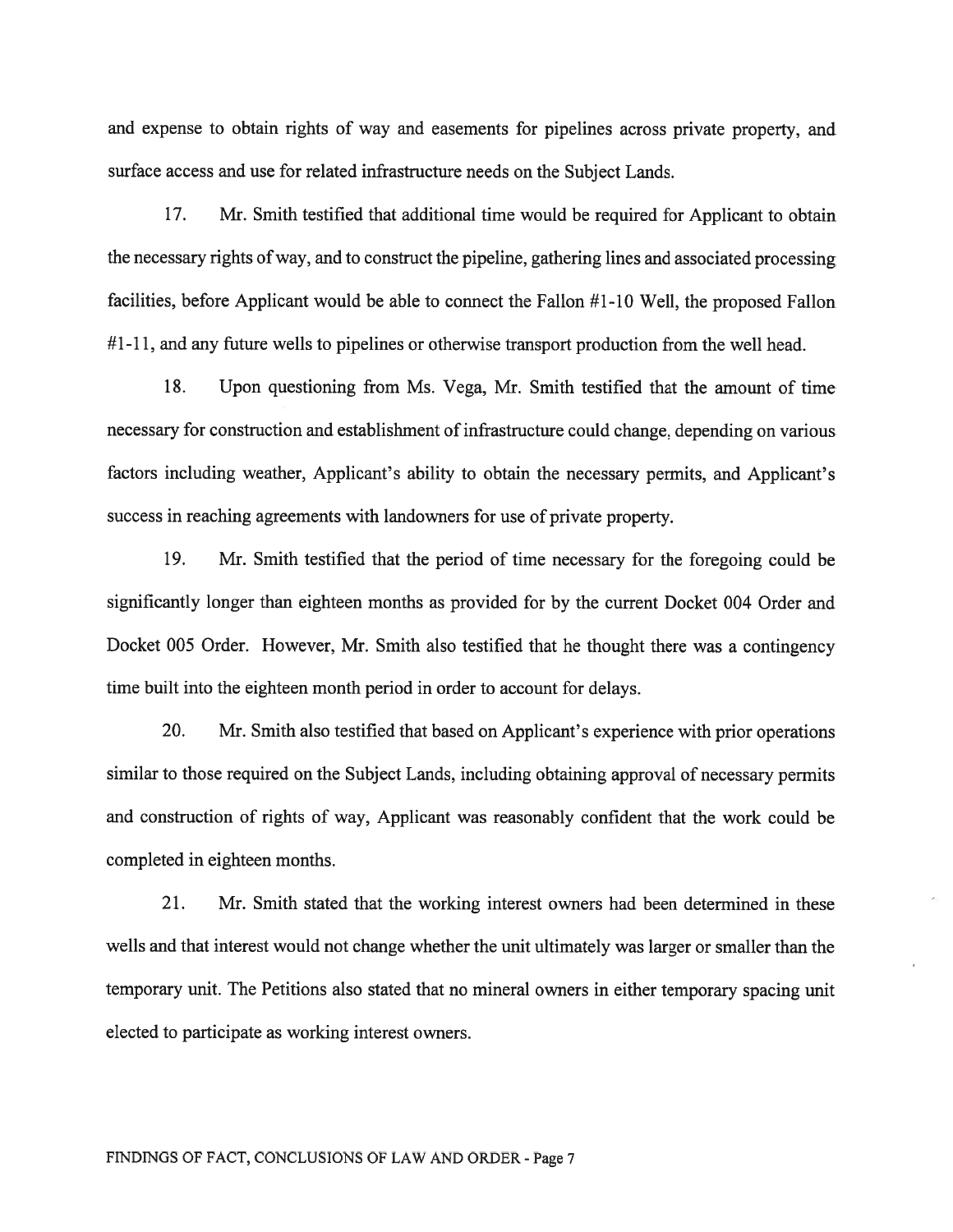22. Mr. Moore testified that Applicant had been engaged in obtaining rights of way for the anticipated pipeline route for at least two years, and that during that time, the route had been revised in accommodate terrain and some opposition from landowners.

23. Mr. Moore testified that the Applicant had acquired access for approximately nine miles of the pipeline and that the next steps would include additional permitting and undertaking the logistics of construction.

24. Mr. Thum testified that based on his review of the Petitions and the testimony given by Mr. Smith and Mr. Moore, he did not have certainty regarding the time frame required to complete the work described by Applicant.

25. Mr. Thum also testified that it would be preferable to obtain more than thirty-days of production from any well Applicant drilled, in order to establish data sufficient to suppor<sup>t</sup> establishing <sup>a</sup> spacing unit.

#### III. CONCLUSIONS OF LAW

1. The Idaho Oil and Gas Conservation Act ("Act") applies to all matters affecting oil and gas development on all lands located in the state of Idaho. Idaho Code  $\S$  47-313.

2. The Idaho Administrative Procedures Act, codified at Title 67, Chapter 52 of the Idaho Code, and the Idaho Rules of Administrative Procedure of the Attorney General, IDAPA 04.11.01, et. seq., also apply to the proceedings, to the extent that neither is superseded by the Act.

3. Under Idaho law, the Oil and Gas Conservation Commission ("Commission") is "authorized to make and enforce rules, regulations, and orders reasonably necessary to preven<sup>t</sup> waste, protect correlative rights, to govern the practice and procedure before the commission, and otherwise to administer [the Act]." Idaho Code § 47-315(8). IDL is the administrative instrumentality of the Commission and the Administrator of IDL has authority over these proceedings pursuant to Idaho Code  $\S$ § 47-318, 47-320, and 47-328(3).

FINDfNGS OF FACT, CONCLUSIONS OF LAW AND ORDER - Page 8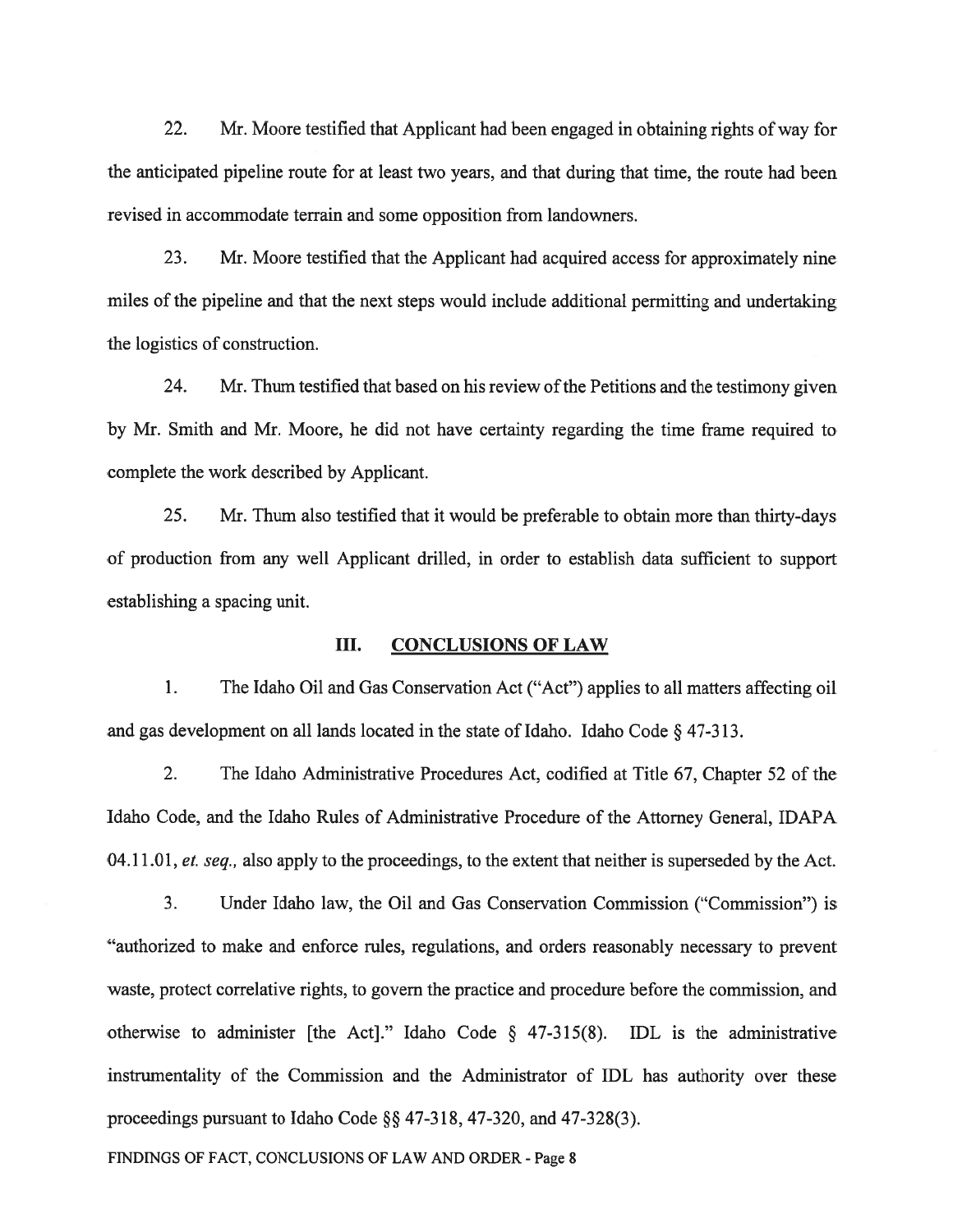4. Idaho law requires that "[a]n order establishing spacing units shall specify the size, shape, and location of the units . . . [that] will, in the opinion of [IDL], result in the efficient and economical development of the pool as a whole." Idaho Code  $\S$  47-318(2).

5. Under Idaho law, "[iJf at the time of <sup>a</sup> hearing to establish spacing units, there is not sufficient evidence to determine the area that can be efficiently and economically drained by one (1) well, the department may make an order establishing temporary spacing units for the orderly development of the pool, pending the obtaining of information required to determine what the ultimate spacing should be." Idaho Code  $\S$  47-318(2)(a).

6. Thus, the Applicant must show sufficient evidence, geologic or otherwise, to establish that the proposed spacing unit can be efficiently and economically drained by one (1) well.

7. Pursuant to the Idaho Administrative Procedures Act, <sup>a</sup> court shall affirm an agency's action unless the decision is "not supported by substantial evidence on the record as <sup>a</sup> whole; or [the decision] is arbitrary, capricious, or an abuse of discretion." Idaho Code § 67-  $5279(3)(d)-(e)$ .

8. The Subject Lands currently are subject to temporary spacing for <sup>a</sup> period of eighteen months as set forth in Docket 004 Order and Docket 005 Order. Pursuant to those same Orders, the uncommitted mineral owners were integrated with the "express condition that said integration will be temporary for the same period of time as the temporary spacing."

9. Under the Docket 004 Order and Docket 005 Order, during the pendency of the temporary spacing unit, the Applicant was required to establish production or other data sufficient to establish the pool's size and location.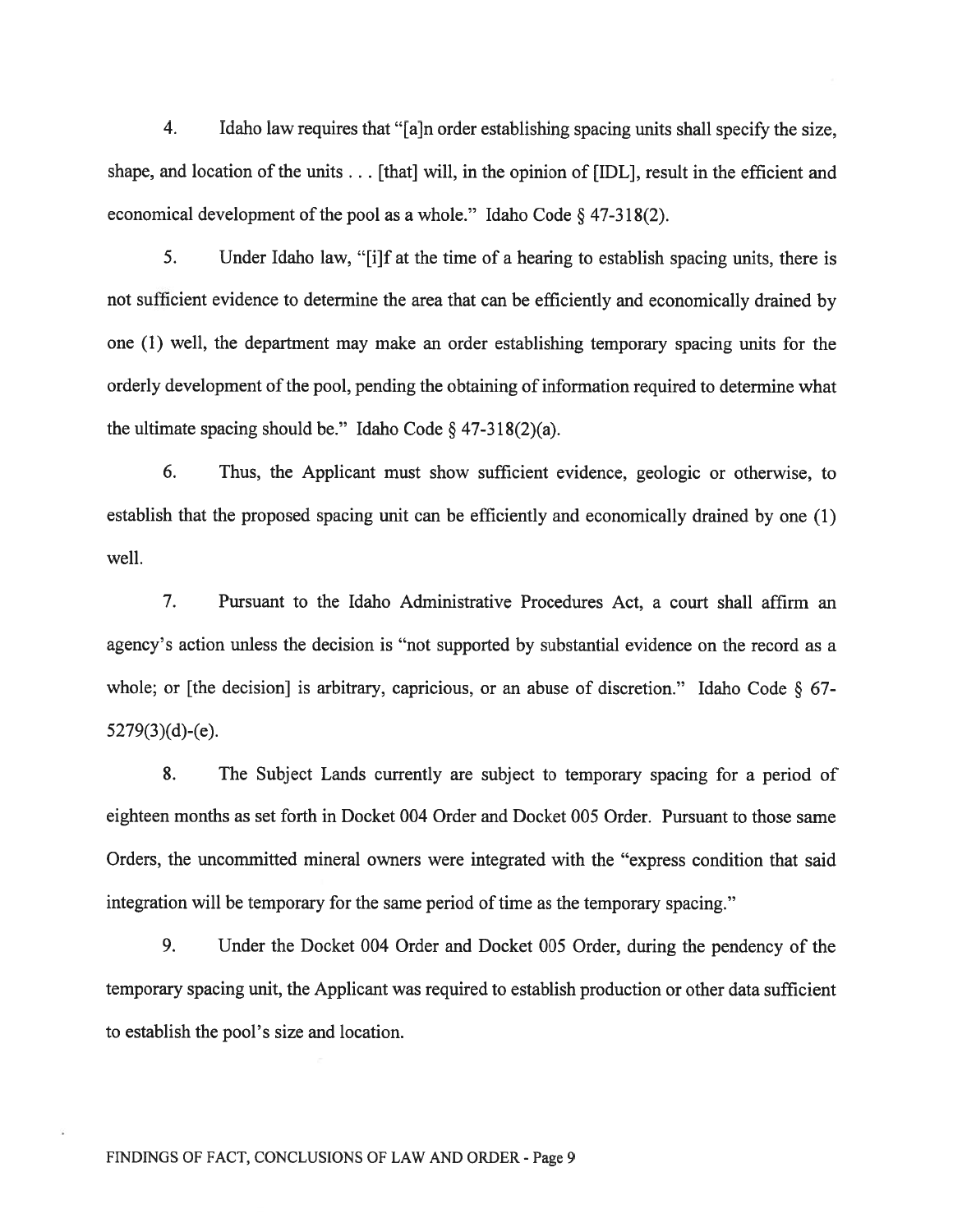10. Based on evidence and testimony presented at the Hearing and in the Petitions, Applicant established the likelihood of achieving production in commercial quantities from <sup>a</sup> well or wells located on the Subject Lands.

11. Based on evidence and testimony presented at the Hearing and in the Petitions, the record reflects sufficient evidence to suppor<sup>t</sup> an order amending and extending the time period for the temporary spacing units in Docket 004 Order and the Docket 005 Order, in furtherance of orderly development of the pool, pending the acquisition of information required to establish appropriate spacing pursuant to Idaho Code  $\S$  47-318(2)(a).

12. Based on the evidence and testimony presented at the Hearing and in the Petitions, extending the time frame of the temporary spacing and integration in the Docket 004 Order and Docket 005 Order will facilitate the orderly development of the oil and gas underlying the Subject Lands and enable Applicant to better define the target reservoirs.

13. Once development occurs, additional information from well logs, interpretation of core samples, mud logs, or other means of establishing the source of production and the nature of the structure in which it occurs, may be used to confirm the location and extent of the reservoir underlying the Proposed Spacing Units.

14. Such development must precede establishing the Proposed Spacing Units as currently requested and proposed, permanently.

15. Amending the Docket 004 Order and Docket 005 Order to extend the temporary spacing units reduces the potential for waste under Idaho Code § 47-312.

16. Amending the Docket 004 Order and Docket 005 Order to provide that Applicant shall file an application to establish <sup>a</sup> permanen<sup>t</sup> spacing unit by or before the last day of the seventeenth month within the additional eighteen-month temporary time frame will provide

FINDiNGS OF FACT, CONCLUSIONS OF LAW AND ORDER - Page 10

 $\lambda$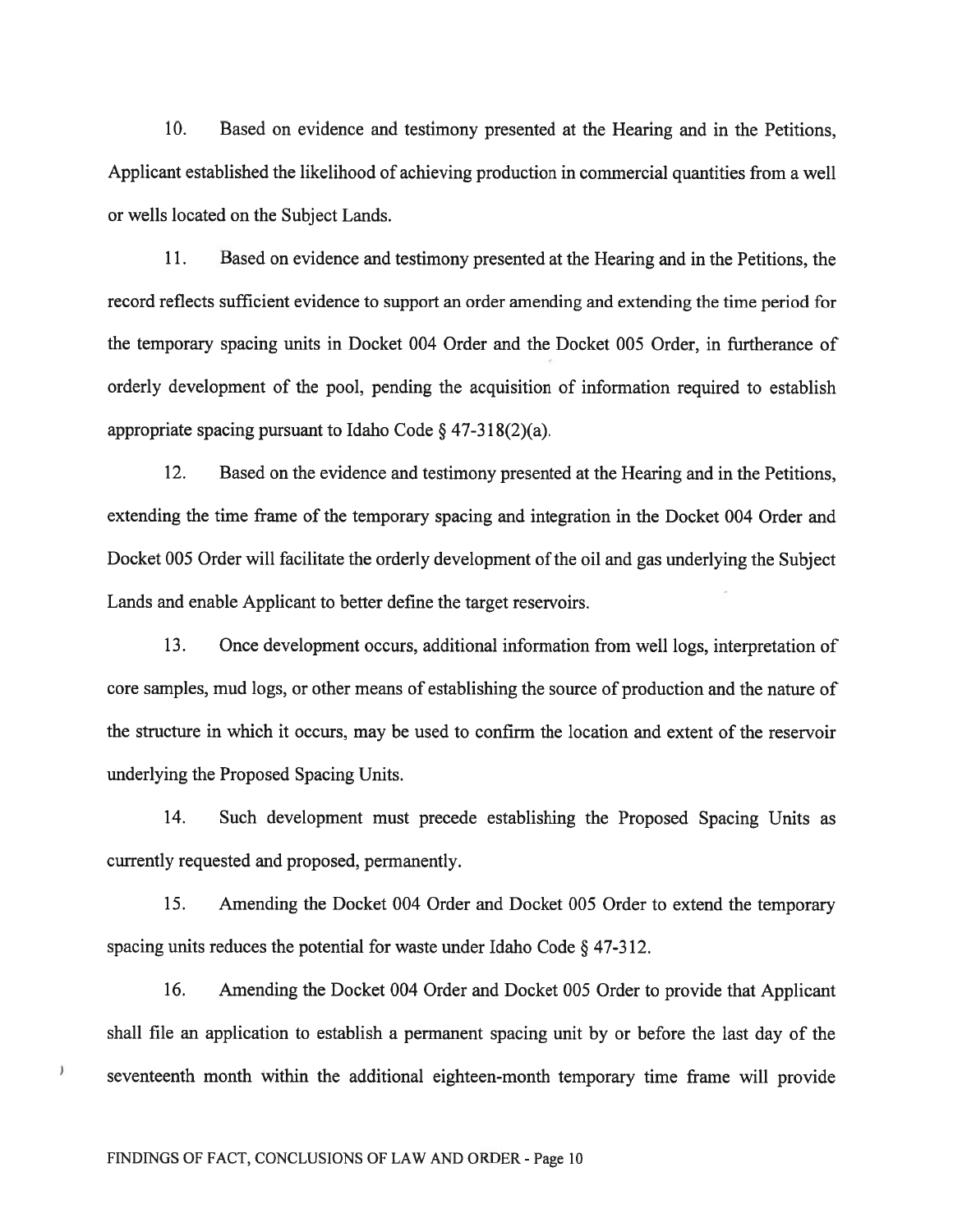Applicant with additional time to undertake the work necessary to pursue orderly development of the Subject Lands.

17. Based upon the evidence and testimony presented, the Administrator concludes that it is appropriate to amend the term of the integration to correspond with the extended term of the Proposed Spacing Units, with the express condition that the integration will be temporary for the same time as the temporary spacing.

18. The issue of timeliness of the response filed by Alan and Glenda Grace, dated May 28, 2018, was not <sup>a</sup> dispositive factor in determining whether to waive the Hearing.

19. Idaho law provides that if an application is uncontested, an "applicant may request, and the oil and gas administrator may allow, approval without <sup>a</sup> hearing, based on the merits of <sup>a</sup> verified application and the supporting exhibits." Idaho Code § 47-328(3)(d). The statute does not mandate administrative review without <sup>a</sup> hearing.

20. In its Petitions, Applicant stated that it would obtain <sup>a</sup> division order title opinion for the Subject Lands covered by the Proposed Spacing Unit, including <sup>a</sup> calculation of the total royalty interest for the Spacing Unit area, before producing the well. Applicant further stated that at the time production commences, it will be prepared to escrow funds for the benefit of royalty interest owners based on the division order calculation.

21. Based on testimony and information presented, royalty interests from proceeds attributable to production from the Subject Lands shall be held in escrow, in the manner described in the Docket 004 Order and Docket 005 Order. Proceeds attributable to other interests in the Proposed Spacing Unit may be handled according to Applicant's request, in accordance to all relevant laws.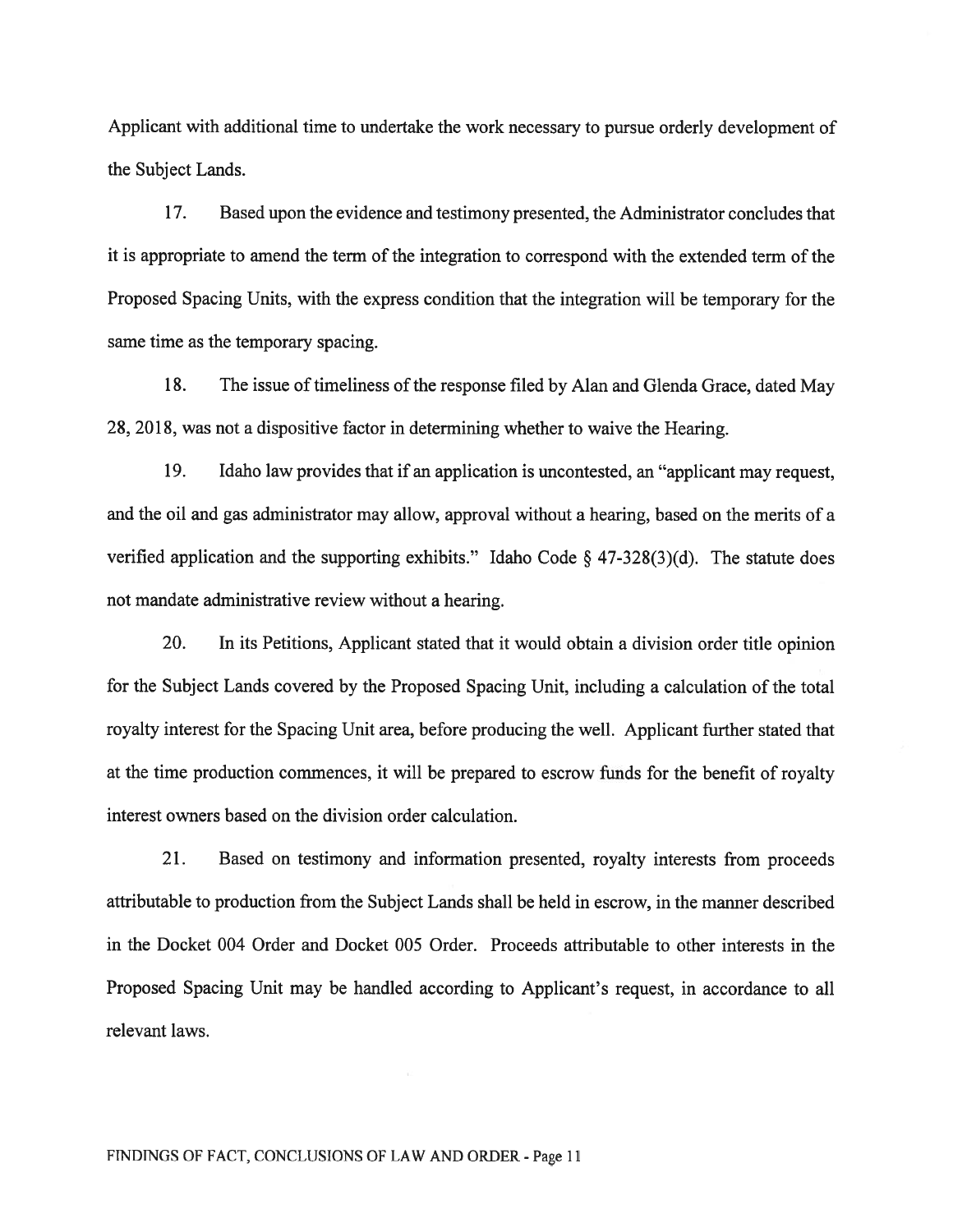22. Based on testimony and information presented, Applicant is the party best able to assess the type and manner of work required in order to commence production. Further, Applicant is the party best able to know the amount of time necessary to complete the work.

## IV. ORDER

1. For the reasons stated above, pursuant to Idaho Code §§ 47-318 and 47-320 and based on the evidence in the record, the Administrator HEREBY GRANTS the Petition to Amend in Docket No. CC-2016-OGR-0l-004 and Docket No. CC-2016-OGR-01-005 according to the terms and conditions requested by the Applicants as modified by the terms and conditions contained herein.

2. The temporary term of the Proposed Spacing Unit shall be extended for an additional term of eighteen months from the date of this Order ("Extended Temporary Term").

3. By or before the last day of the seventeenth month within in the Extended Temporary Term, the Applicant shall file an Application in this matter seeking <sup>a</sup> permanen<sup>t</sup> spacing unit, under Idaho Code § 47-3 18.

4. In requesting the spacing unit as provided for herein, the Applicant shall provide additional production data, well logs, or other demonstrative evidence sufficient to establish the location of the Proposed Spacing Unit and the extent of the pool underlying the Subject Lands that one well will drain.

5. Such evidence must be more than merely asserting conclusions based on summaries of evidence not provided to IDL.

6. IDL should be provided with an opportunity to make an assessment of the evidence, and upon examination of the evidence, IDL should be prepared to provide the Administrator or other fact-finder with information that will assist in assessing the sufficiency of the evidence, from <sup>a</sup> technical perspective.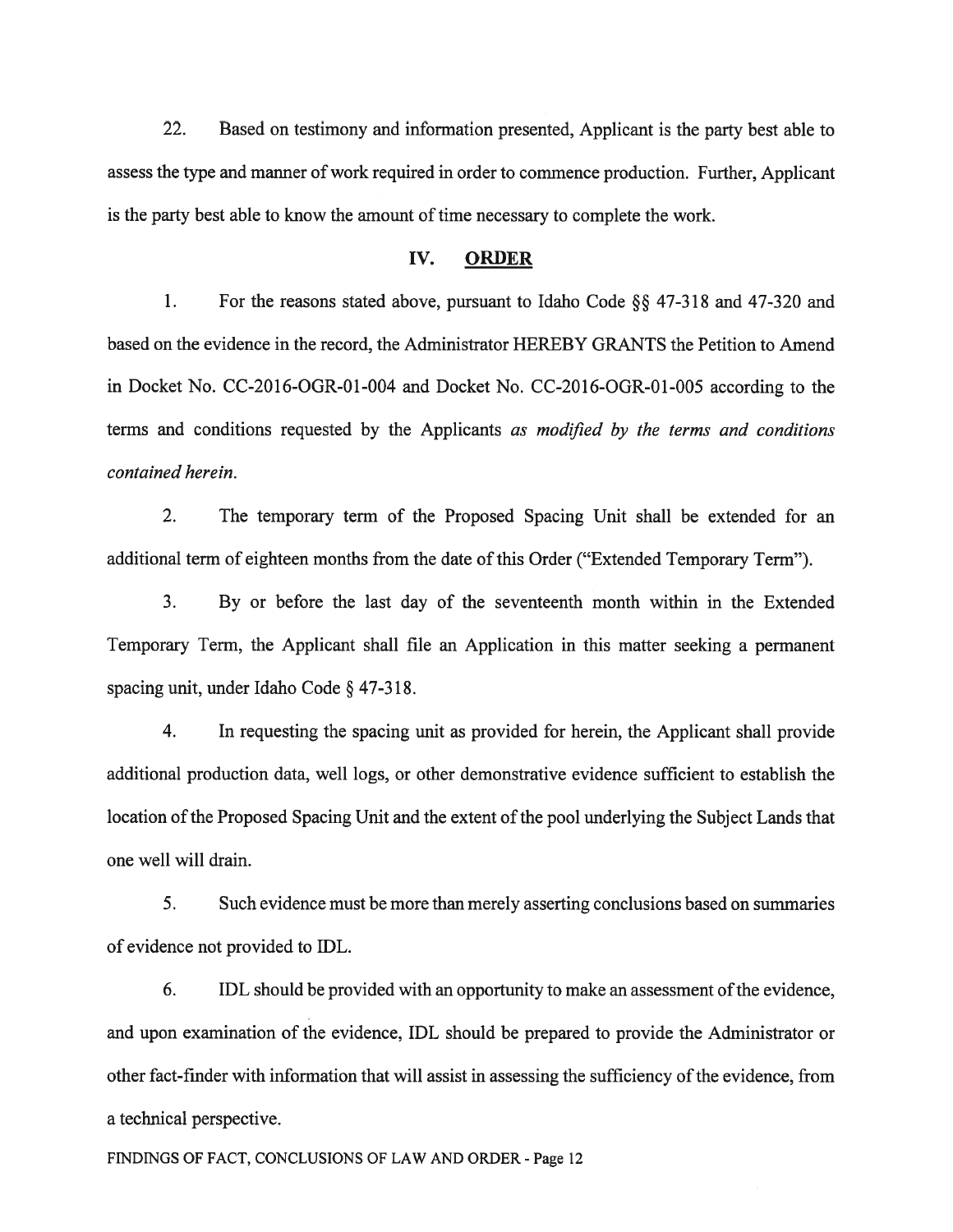7. If the Applicant fails to file an Application to establish <sup>a</sup> spacing unit pursuan<sup>t</sup> to Idaho Code § 47-318, the temporary unit ordered herein shall expire and all leased and unleased integrated parties within the temporary unit shall be released from the temporary unit.

8. Landowner royalty interests from proceeds attributable to production from the temporary spacing units shall be paid into an interest-bearing account administered by <sup>a</sup> third party, escrow agent, or similar fiduciary; and shall be available for release to the Applicant for paymen<sup>t</sup> to the appropriate party immediately upon Applicant obtaining <sup>a</sup> permanen<sup>t</sup> spacing order and in compliance with Idaho Code § 47-331.

9. Only one (1) well shall be drilled to and produced in this temporary spacing unit. The well must be drilled with <sup>a</sup> minimum setback of six hundred sixty (660) feet from the unit boundary.

10. AM Idaho, LLC and Alta Mesa Services, LP is the designated Operator of the well to be drilled within this temporary spacing unit, and has the exclusive right to drill, equip, and operate the well within the temporary spacing unit. Accordingly, all separate tracts within the spacing unit HEREBY REMAN INTEGRATED for the purpose of drilling, developing, and operating <sup>a</sup> well in the temporary spacing unit, and for the sharing of all production therefrom in the temporary spacing unit, in accordance with the terms and conditions of the above-captioned order.

11. Operations on any portion of <sup>a</sup> spacing unit will be deemed for all purposes the conduct of operations upon each separately owned tract in the spacing unit.

12. Production allocated or applicable to <sup>a</sup> separately owned tract included in the spacing unit shall, when produced, be deemed for all purposes to have been produced from that tract by <sup>a</sup> well drilled on that tract.

#### FINDINGS Of FACT, CONCLUSIONS Of LAW AND ORDER - Page 13

 $\backslash$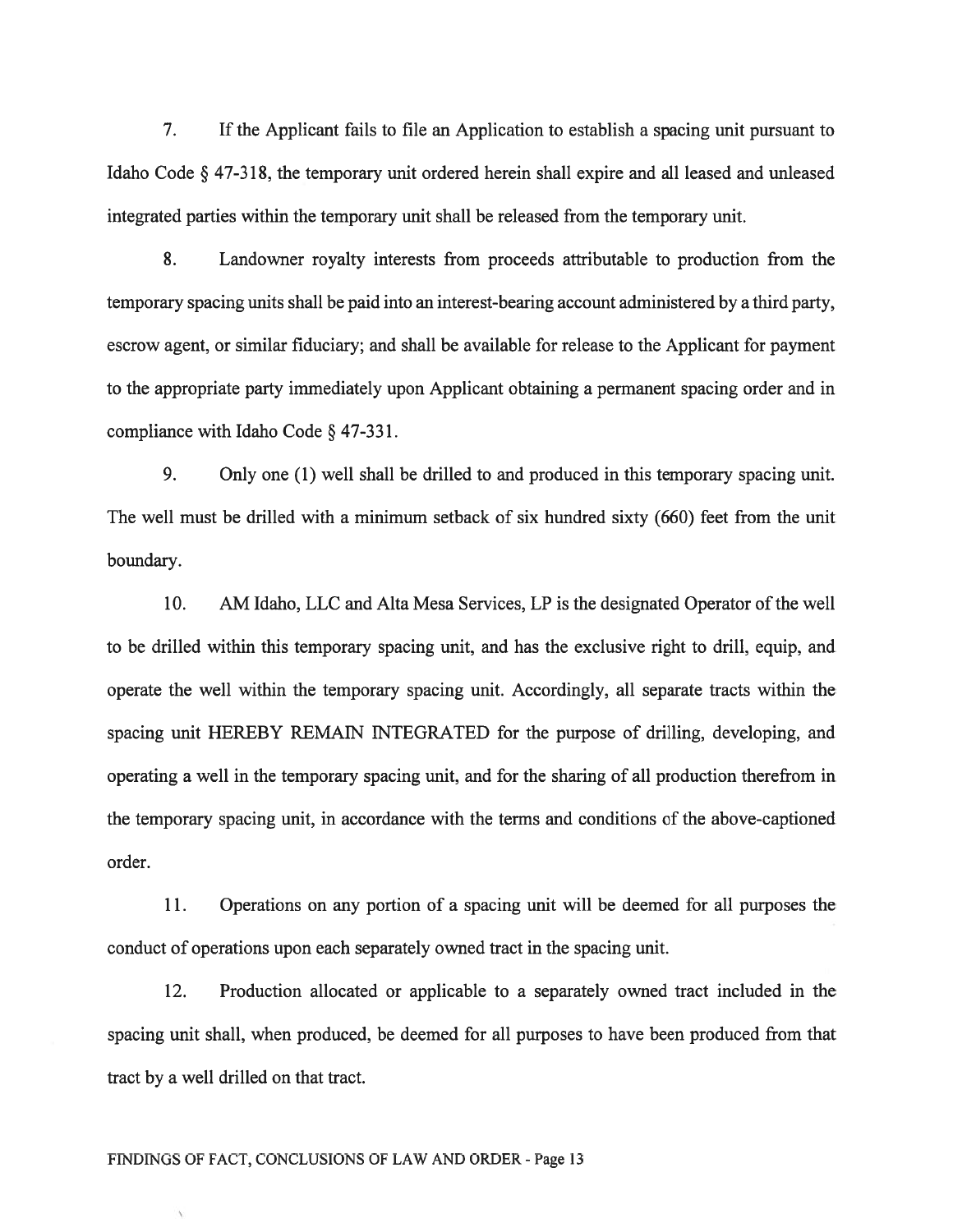13. IT IS HEREBY ORDERED that from and after this date all production from this spacing unit be integrated and allocated among the interest owners therein according to the proportion that each mineral interest owners' net mineral acreage bears.

14. The terms and conditions of the Docket 004 Order and Docket 005 Order that do not conflict with the terms set forth herein, remain in force and effect.

## V. PROCEDURES & REVIEW

Pursuant to Idaho Code  $\S$  47-328(3)(e) the above-captioned order shall not be subject to any motion to reconsider or further review, excep<sup>t</sup> for appeal to the Idaho Oil and Gas Conservation Commission. Pursuant to Idaho Code § 47-328(4), this order may be appealed to the Commission by the applicant or any owner who filed an objection or other response to the application within the time required. An appeal must be filed with the Administrator within fourteen (14) calendar days of the date of issuance of the Administrator's written decision. The date of issuance shall be July 19, 2018, which is three (3) calendar days after the Administrator deposits the decision in the U.S. mail. Such appeal shall include the reasons and authority for the appea<sup>l</sup> and shall identify any facts in the record supporting the appeal. Any person appealing shall serve a copy of the appeal materials on any other person who participated in the proceedings below, by certified mail, or by personal service. Any person who participated in the proceeding below may file <sup>a</sup> response to the appeal within five (5) business days of service of <sup>a</sup> copy of the appeal materials. The appellant shall provide the Administrator with proof of service of the appeal materials on other persons.

If no appeal is filed within the required time, this decision shall become the final order. Idaho Code § 47-328(6).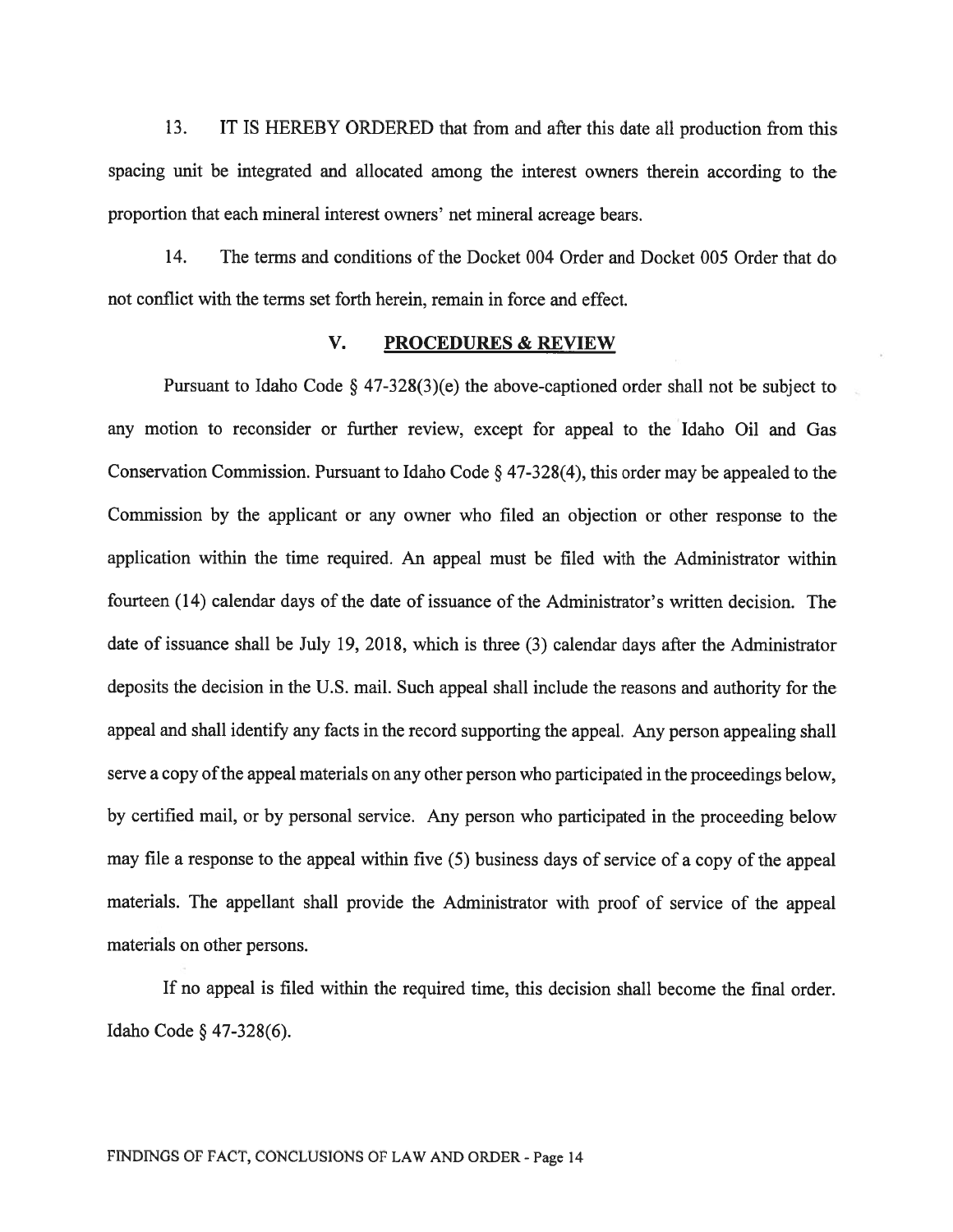DATED this  $\sqrt{\phantom{a}}\phantom{a}$  day of July, 2018

Muchhomse

Mick Thomas, Division Administrator Secretary to the Commission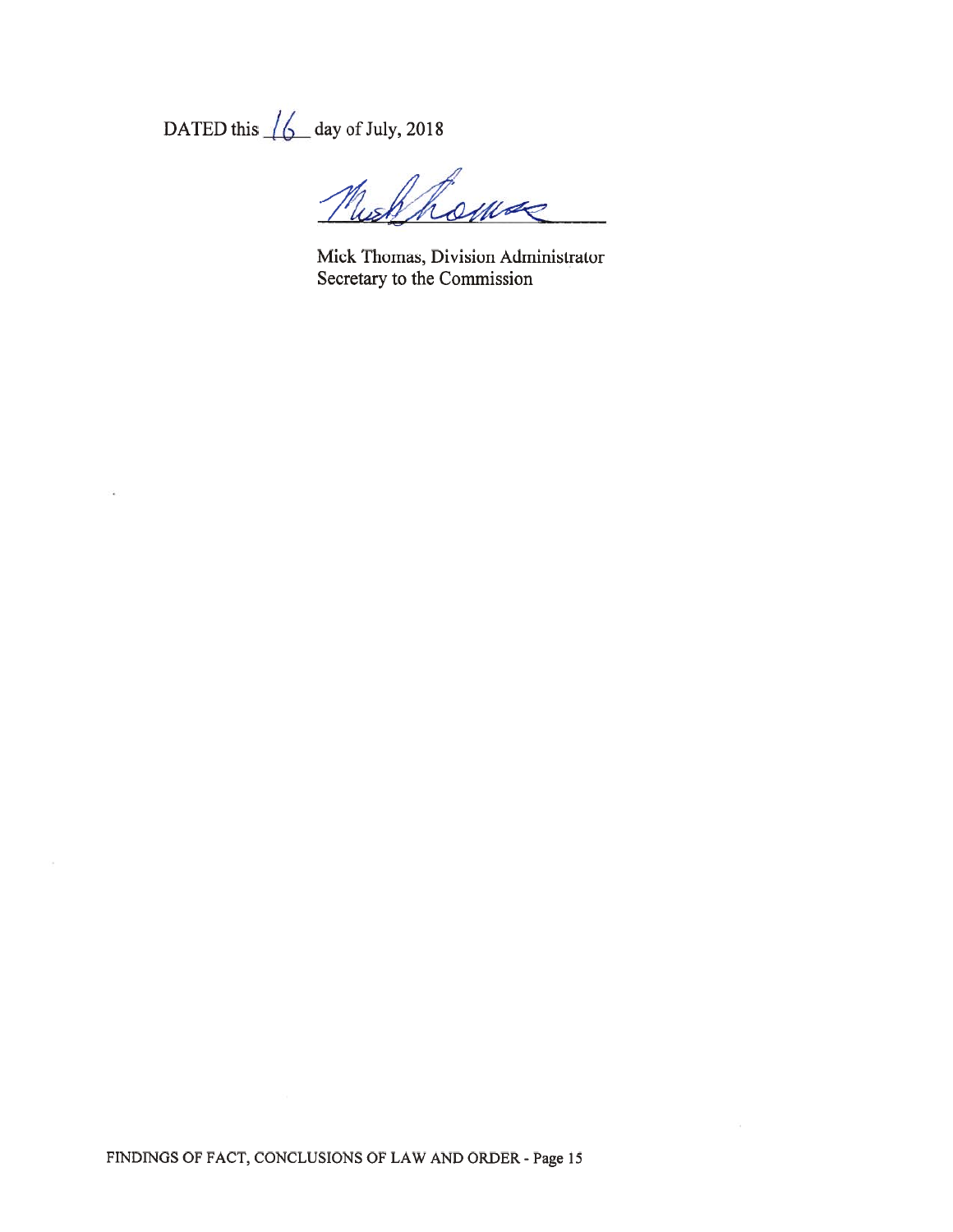# CERTIFICATE OF SERVICE

I hereby certify that on this  $\underbrace{\downarrow \phi}$  day of July 2018, I caused to be served a true and correct copy of the following items in Docket No: CC-2016-OGR-01-004: Findings of Fact, Conclusions of Law and Order by the method indicated below and addressed to the following:

AM Idaho, LLC & Alta Mesa Services, LP **XX U.S. Mail, postage prepaid**  $c/o$  Michael Christian  $\Box$  Hand Delivery Marcus, Christian, Hardee & Davies, LLP  $\Box$  Certified mail, return receipt requested 737 North 7th Street Boise ID 83 702-5595

Kelly Williams  $\Box$  U.S. Mail, postage prepaid Hearing Officer/Presiding Officer  $\Box$  Hand Delivery Philipsburg, MT 5985\$

Deputy Attorney General 12 State House Mail Boise ID 83 720-0010

Deputy Attorney General 12 State House Mail Boise ID 83720-0010

Mick Thomas, Division Administrator  $\Box$  U.S. Mail, postage prepaid c/o Kourtney Romine 12 Hand Delivery P0 Box \$3720 Boise ID 83720-0050

Idaho Department of Lands<br>
PO Box 83720<br>  $\Box$  Hand Delivery<br>  $\Box$  Certified mail

Oram & Houghton PLLC  $\Box$  Certified mail, return receipt requested

38 Mountain Moose Rd 121 Email: kwilliams@oram-houghton.com

Kristina Fugate El U.S. Mail, postage prepaid

PO Box 83720  $\Box$  Certified mail, return receipt requested

Joy Vega  $\Box$  U.S. Mail, postage prepaid PO Box 83720  $\Box$  Certified mail, return receipt requested

Idaho Department of Lands  $\square$  Certified mail, return receipt requested

James Thum  $\Box$  U.S. Mail, postage prepaid PO Box 83720<br>Boise ID 83720-0050<br>Boise ID 83720-0050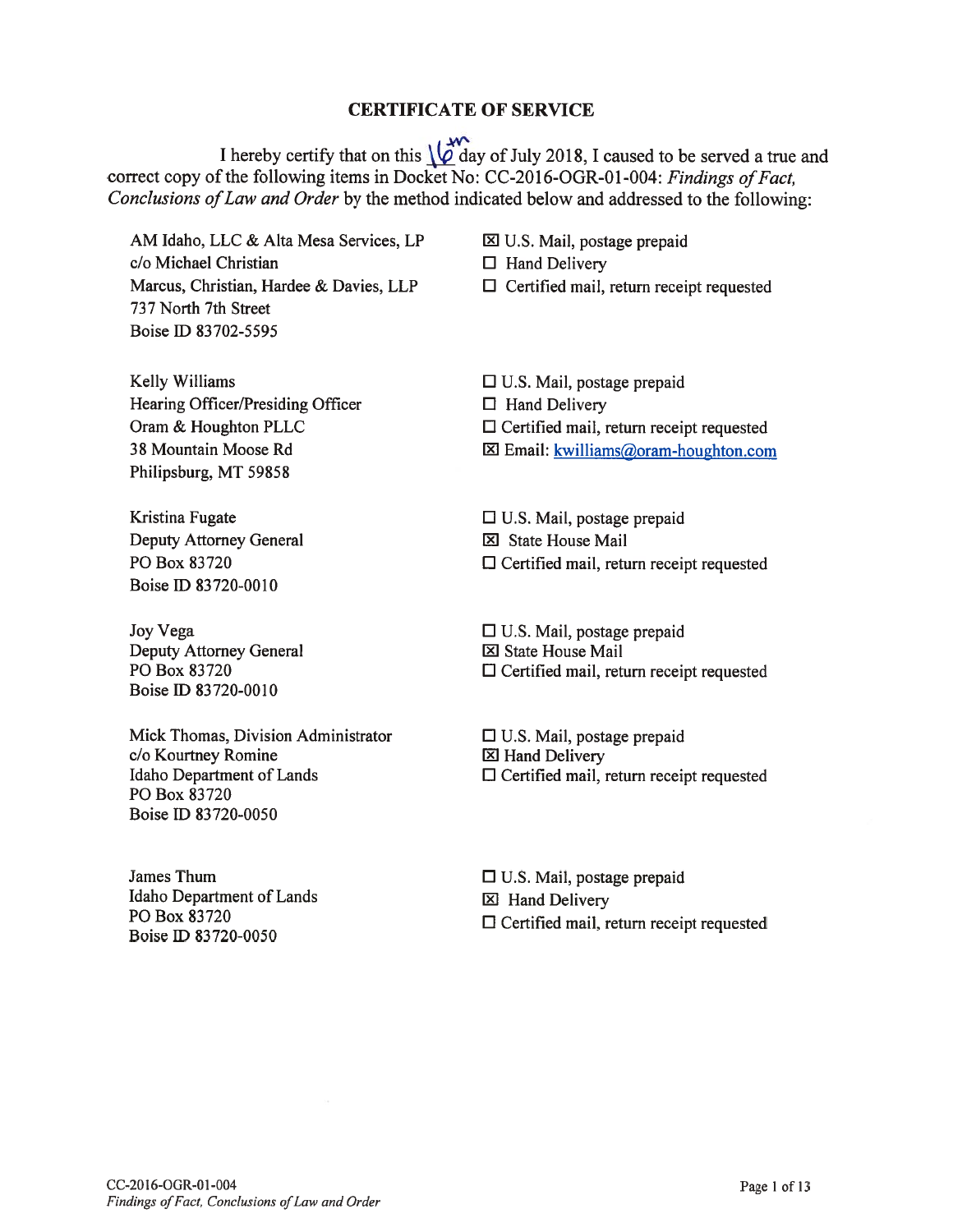Leslie & Margaret Gardner Trust 8660 Shannon Rd. Payette, ID 83661

Keith & Nancy Kolar \$680 Shannon Rd Payette, ID 83661

Keith & Nancy Kolar P0 Box 163 fruitland ID \$3619

David & Gretchen Richmond 8531 Washoe Rd Payette ID 83661

David & Gretchen Richmond \$531 Shannon Rd Payette ID 83661

James Webster \$516 Washoe Rd Payette ID 83661

James Webster 10920 Iowa Ave Payette ID 83661

Joseph & Dianna Ingalls Hild Trust \$590 Shannon Rd Payette ID 83661

Susan Coffman 8640 Shannon Rd Payette ID 83661

Jimmie & Norma Greene \$512 Shannon Rd Payette ID 83661

Anadarko Land Corp. 1201 Lake Robbins Dr The Woodlands TX 77380 U.S. Mail, postage prepaid

 $\Box$  Hand Delivery

- $\Box$  Certified mail, return receipt requested
- 1 U.S. Mail, postage prepaid
- $\Box$  Hand Delivery
- $\Box$  Certified mail, return receipt requested
- U.S. Mail, postage prepaid
- $\Box$  Hand Delivery
- $\Box$  Certified mail, return receipt requested
- U.S. Mail, postage prepaid
- $\Box$  Hand Delivery
- $\Box$  Certified mail, return receipt requested
- I1 U.S. Mail, postage prepaid
- $\Box$  Hand Delivery
- $\square$  Certified mail, return receipt requested
- U.S. Mail, postage prepaid
- $\Box$  Hand Delivery
- $\Box$  Certified mail, return receipt requested
- $\Sigma$  U.S. Mail, postage prepaid
- $\Box$  Hand Delivery
- $\Box$  Certified mail, return receipt requested
- $\boxtimes$  U.S. Mail, postage prepaid
- $\Box$  Hand Delivery
- $\Box$  Certified mail, return receipt requested
- $\Sigma$  U.S. Mail, postage prepaid
- $\Box$  Hand Delivery
- $\Box$  Certified mail, return receipt requested
- 121 U.S. Mail, postage prepaid
- $\Box$  Hand Delivery
- $\Box$  Certified mail, return receipt requested
- $\boxtimes$  U.S. Mail, postage prepaid
- $\Box$  Hand Delivery
- $\Box$  Certified mail, return receipt requested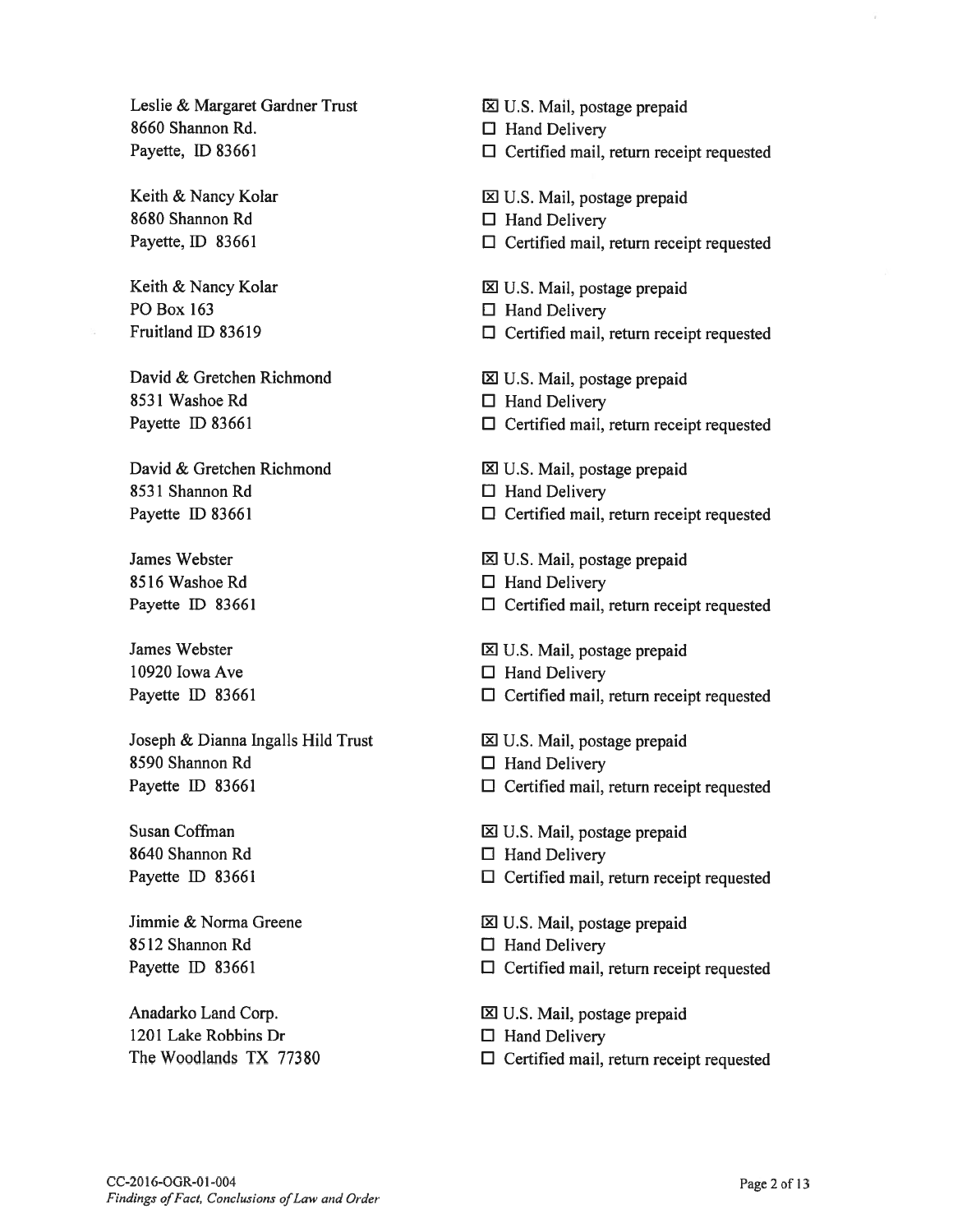City of Fruitland Attn: Rick Watkins-City Clerk P0 Box 324 Fruitland ID 83619

Jimmie & Judy Hicks 1540 NW 6th Ave Payette ID 83661

Cynthia Ann Remington P0 Box 550 Ontario OR 97914

Frances McConnell & Richard Crotts P0 Box 1534 Carlin, NV 89822

Alan & Glenda Grace 1755 Killebrew Dr. Payefte ID 83661

Washoe Irrigation & Water Power Cmpy. 102 N Main St. Payette ID 83661

Karen Oltman 8970 Hurd Lane Payette ID 83661

Rick & Kristin Adams 2685 Bayberry Dr Fruitland ID 83619

Agile Design Company DBA Agile Homes P0 Box 844 Fruitland ID 83619

Michael Crowther 2821 Dogwood Ave fruitland ID 83619

Kenneth Alan 8475 Alden Rd fruitland ID 83619 U.S. Mail, postage prepaid

 $\Box$  Hand Delivery

- $\Box$  Certified mail, return receipt requested
- $\Sigma$  U.S. Mail, postage prepaid
- $\Box$  Hand Delivery
- $\Box$  Certified mail, return receipt requested
- $\boxtimes$  U.S. Mail, postage prepaid
- $\Box$  Hand Delivery
- $\Box$  Certified mail, return receipt requested
- U.S. Mail, postage prepaid
- $\Box$  Hand Delivery
- $\Box$  Certified mail, return receipt requested
- $\boxtimes$  U.S. Mail, postage prepaid
- $\Box$  Hand Delivery
- $\Box$  Certified mail, return receipt requested
- $\Sigma$  U.S. Mail, postage prepaid
- $\Box$  Hand Delivery
- $\Box$  Certified mail, return receipt requested
- 1 U.S. Mail, postage prepaid
- $\square$  Hand Delivery
- $\square$  Certified mail, return receipt requested
- U.S. Mail, postage prepaid
- $\Box$  Hand Delivery
- $\Box$  Certified mail, return receipt requested
- U.S. Mail, postage prepaid
- $\Box$  Hand Delivery
- $\Box$  Certified mail, return receipt requested
- $\boxtimes$  U.S. Mail, postage prepaid
- $\Box$  Hand Delivery
- $\square$  Certified mail, return receipt requested

1 U.S. Mail, postage prepaid

- $\Box$  Hand Delivery
- $\square$  Certified mail, return receipt requested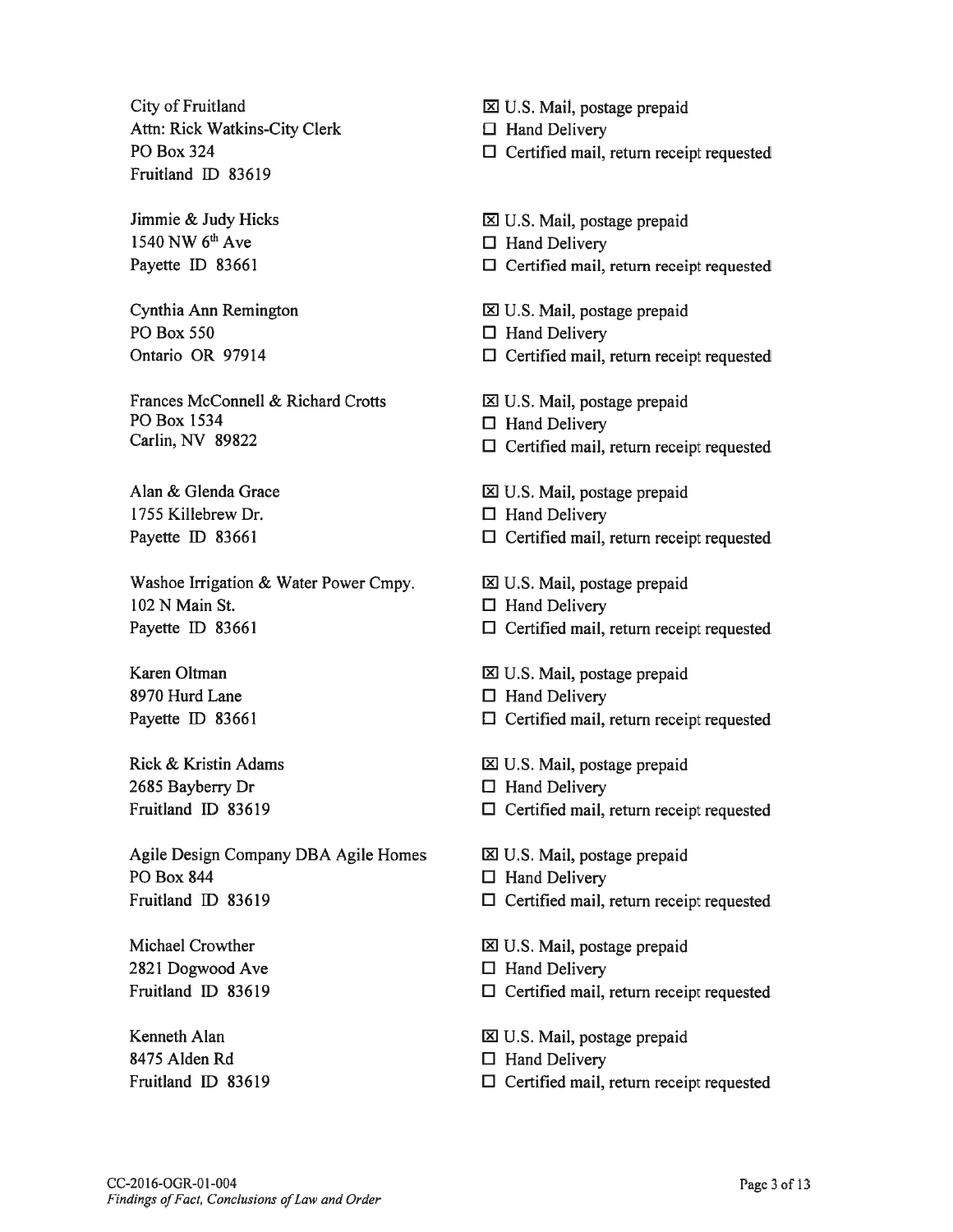Applewood Estates Homeowners Assoc. <br>
<u>El</u> U.S. Mail, postage prepaid PO Box 521  $\Box$  Hand Delivery

 $2402$  19<sup>th</sup> Pl. SE  $\Box$  Hand Delivery

2808 Spruce Dr  $\Box$  Hand Delivery

 $2503$  Applewood Ave  $\Box$  Hand Delivery

Shawn Bunger & Nichole Wininger **III** U.S. Mail, postage prepaid 1380 Poplar Ave  $\Box$  Hand Delivery

PO Box 804  $\Box$  Hand Delivery

 $2600$  Applewood Ave  $\Box$  Hand Delivery

Fruitland ID 83619 El Certified mail, return receipt requested Lori Arnold **Lori Arnold Lori Arnold III** U.S. Mail, postage prepaid 1300 Aspen Dr  $\Box$  Hand Delivery Fruitland ID 83619  $\Box$  Certified mail, return receipt requested George Bacus and all u.S. Mail, postage prepaid 905 NW 24<sup>th</sup> St  $\Box$  Hand Delivery Fruitland ID 83619  $\Box$  Certified mail, return receipt requested Lolita Bailey 1.5. Mail, postage prepaid  $2617 \text{ N}$  Whitley Dr  $\Box$  Hand Delivery Fruitland ID 83619 El Certified mail, return receipt requested Ramona Becerra laterature is a laterature in the laterature in  $\boxtimes$  U.S. Mail, postage prepaid 1580 NW 26<sup>th</sup> St  $\Box$  Hand Delivery Fruitland ID 83619 El Certified mail, return receipt requested Russell Boldman Nussell Boldman Nussell Boldman Nussell Boldman Nussell Boldman Nussell Boldman Nussell Boldman Puyallup WA 98374  $\Box$  Certified mail, return receipt requested Robert J Boula IXI U.S. Mail, postage prepaid Fruitland ID 83619 El Certified mail, return receipt requested Florida Bowker The U.S. Mail, postage prepaid Fruitland ID 83619  $\Box$  Certified mail, return receipt requested Fruitland ID 83619 **El Certified mail, return receipt requested** David & Maurine Burt lZl U.S. Mail, postage prepaid

Fruitland ID 83619 El Certified mail, return receipt requested

Donna Burzota Trust U.S. Mail, postage prepaid

Fruitland ID 83619 **Elding Certified mail, return receipt requested**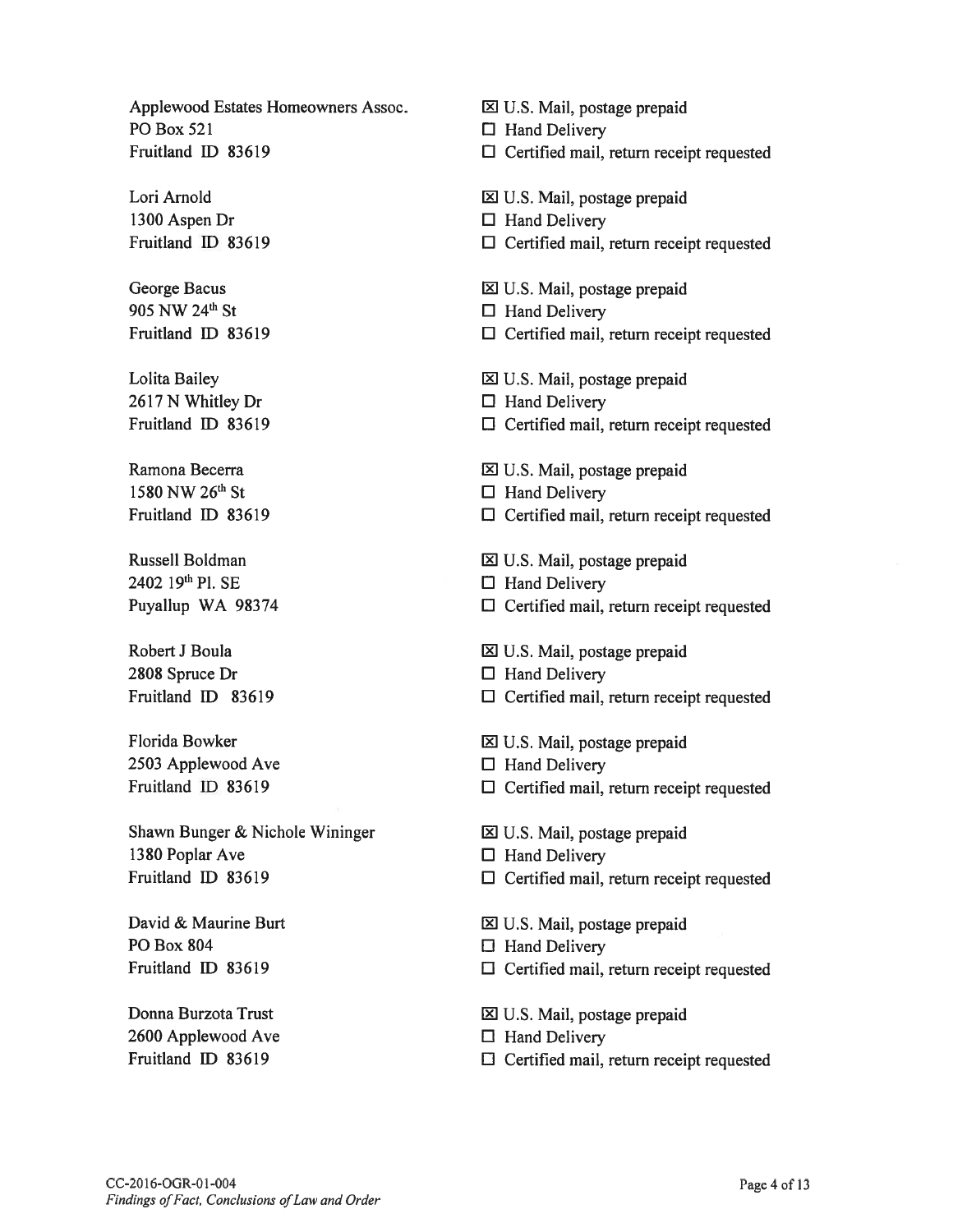1314 Aspen St D Hand Delivery

 $2611$  Applewood Ave  $\Box$  Hand Delivery

2804 Spruce Dr U Hand Delivery

PO Box 655  $\Box$  Hand Delivery

2736 Spruce Dr  $\Box$  Hand Delivery

1808  $7<sup>th</sup>$  Ave N.  $\Box$  Hand Delivery

1590 Poplar Ave  $\Box$  Hand Delivery

 $3255$  Overlook Dr  $\Box$  Hand Delivery

1311 Aspen St  $\Box$  Hand Delivery

1341 Poplar Ave U Hand Delivery

PO Box 1046  $\Box$  Hand Delivery

Jose & Cynthia Camarillo **interval Communist Communist** U.S. Mail, postage prepaid

Fruitland ID 83619  $\Box$  Certified mail, return receipt requested

Scott & Nancy Campbell  $\boxtimes$  U.S. Mail, postage prepaid

- 
- Fruitland ID \$3619 U Certified mail, return receipt requested
- Carlene Campo **in Carlene Campo lxi** U.S. Mail, postage prepaid
	-
- Fruitland ID \$3619 U Certified mail, return receipt requested
- Carlene Campo 1 2 U.S. Mail, postage prepaid
	-
- fruitland ID \$3619 <sup>U</sup> Certified mail, return receipt requested
- Dean & Kay Cardin Trust U.S. Mail, postage prepaid
	-
- Fruitland ID \$3619 U Certified mail, return receipt requested
- Derrell & Peggy Childers and EXIV.S. Mail, postage prepaid
	-
- Payette ID 83661 D Certified mail, return receipt requested
- Danny & Renee Clarich  $\boxtimes$  U.S. Mail, postage prepaid
	-
- Fruitland ID \$3619 <sup>U</sup> Certified mail, return receipt requested
- Danny & Renee Clarich <u>N</u> U.S. Mail, postage prepaid
	-
- Parma ID 83660 U Certified mail, return receipt requested
- Joel Clements lxi U.S. Mail, postage prepaid
	-
- Fruitland ID \$3619 <sup>U</sup> Certified mail, return receipt requested

Beau Clover and LXI U.S. Mail, postage prepaid

- 
- Fruitland ID \$3619 <sup>U</sup> Certified mail, return receipt requested
- Jodi Renee lxi U.S. Mail, postage prepaid
	-
- Fruitland ID \$3619 U Certified mail, return receipt requested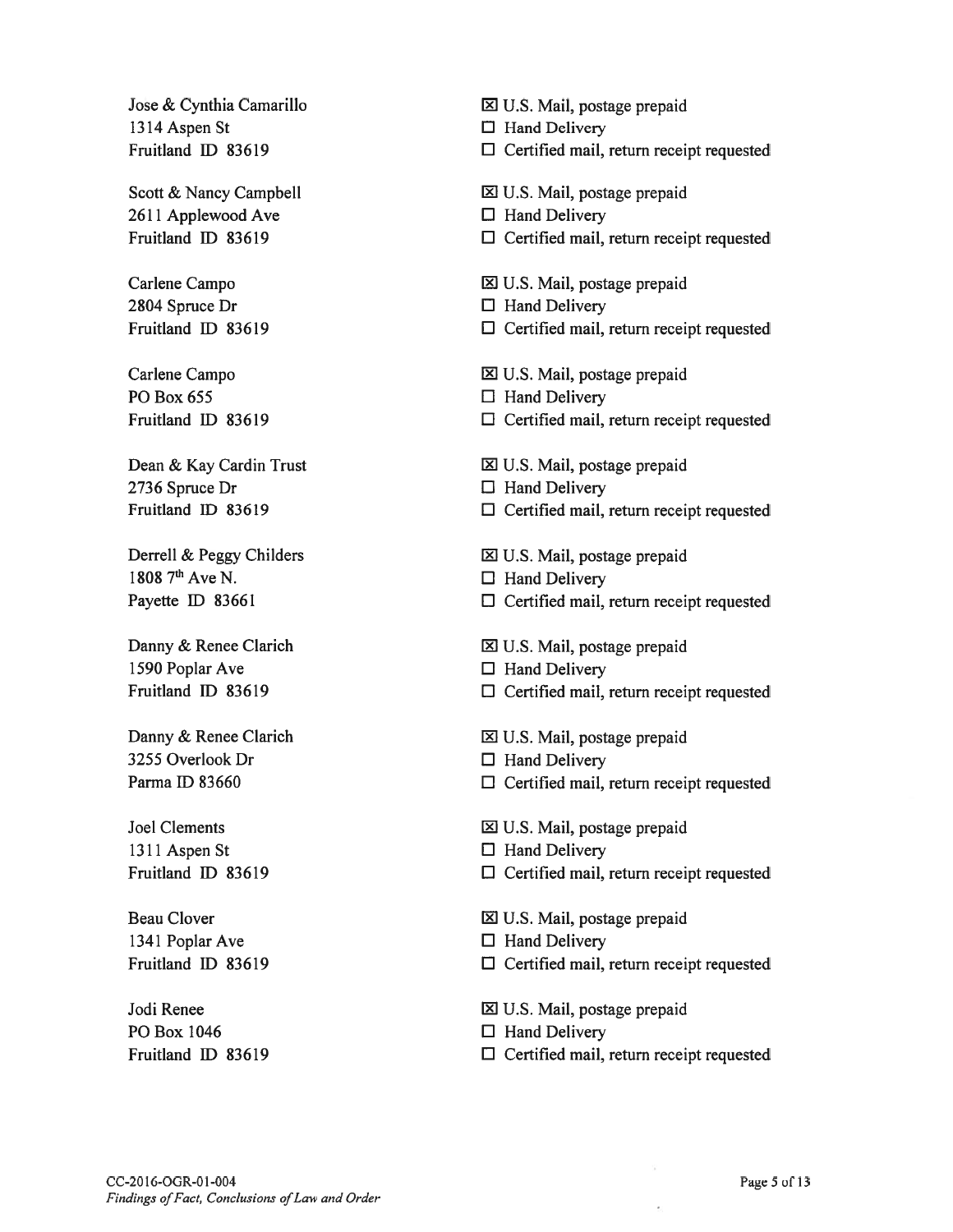Richard & Verna Dee Cook 910 Braeburn St fruitland ID 83619

Frank Chiodi & Olga Cotta PO Box 988 Fruitland ID 83619

Rebecca Cowgill & Fernando Rangel 1315 Aspen Dr fruitland ID \$3619

Benjamin & Debbie Cox  $1005$  NW  $24^{\text{th}}$  St fruitland ID \$3619

Lisa Del Re Marie 910 Golden Ave fruitland ID 83619

Rong Fen Deng & Qiongfang Zhou 2645 Dogwood Ave Fruitland ID 83619

James Patrick & Patricia Dille 2635 Dogwood Ave Fruitland ID 83619

Robert Wade Douglas 2737 Spruce Dr Fruitland ID \$3619

James Daniel & Joye Renee Durrett 1581 Poplar Ave Fruitland ID 83619

Armando & Kimberly Estillore 2680 Bayberry Dr Fruitland ID 83619

Miguel Herrera & Frances Florez et al 1207 NW 24<sup>th</sup> St fruitland ID 83619

 $\Sigma$  U.S. Mail, postage prepaid

 $\Box$  Hand Delivery

- $\Box$  Certified mail, return receipt requested
- l U.S. Mail, postage prepaid
- $\Box$  Hand Delivery
- $\Box$  Certified mail, return receipt requested
- $\Sigma$  U.S. Mail, postage prepaid
- $\Box$  Hand Delivery
- $\Box$  Certified mail, return receipt requested
- l U.S. Mail, postage prepaid
- $\Box$  Hand Delivery
- $\square$  Certified mail, return receipt requested
- $\boxtimes$  U.S. Mail, postage prepaid
- $\Box$  Hand Delivery
- $\Box$  Certified mail, return receipt requested
- $\Sigma$  U.S. Mail, postage prepaid
- $\Box$  Hand Delivery
- $\Box$  Certified mail, return receipt requested
- l U.S. Mail, postage prepaid
- $\Box$  Hand Delivery
- $\Box$  Certified mail, return receipt requested
- $\Sigma$  U.S. Mail, postage prepaid
- $\Box$  Hand Delivery
- $\square$  Certified mail, return receipt requested
- U.S. Mail, postage prepaid
- $\Box$  Hand Delivery
- $\Box$  Certified mail, return receipt requested
- U.S. Mail, postage prepaid
- $\Box$  Hand Delivery
- $\Box$  Certified mail, return receipt requested
- $\boxtimes$  U.S. Mail, postage prepaid
- $\Box$  Hand Delivery
- $\square$  Certified mail, return receipt requested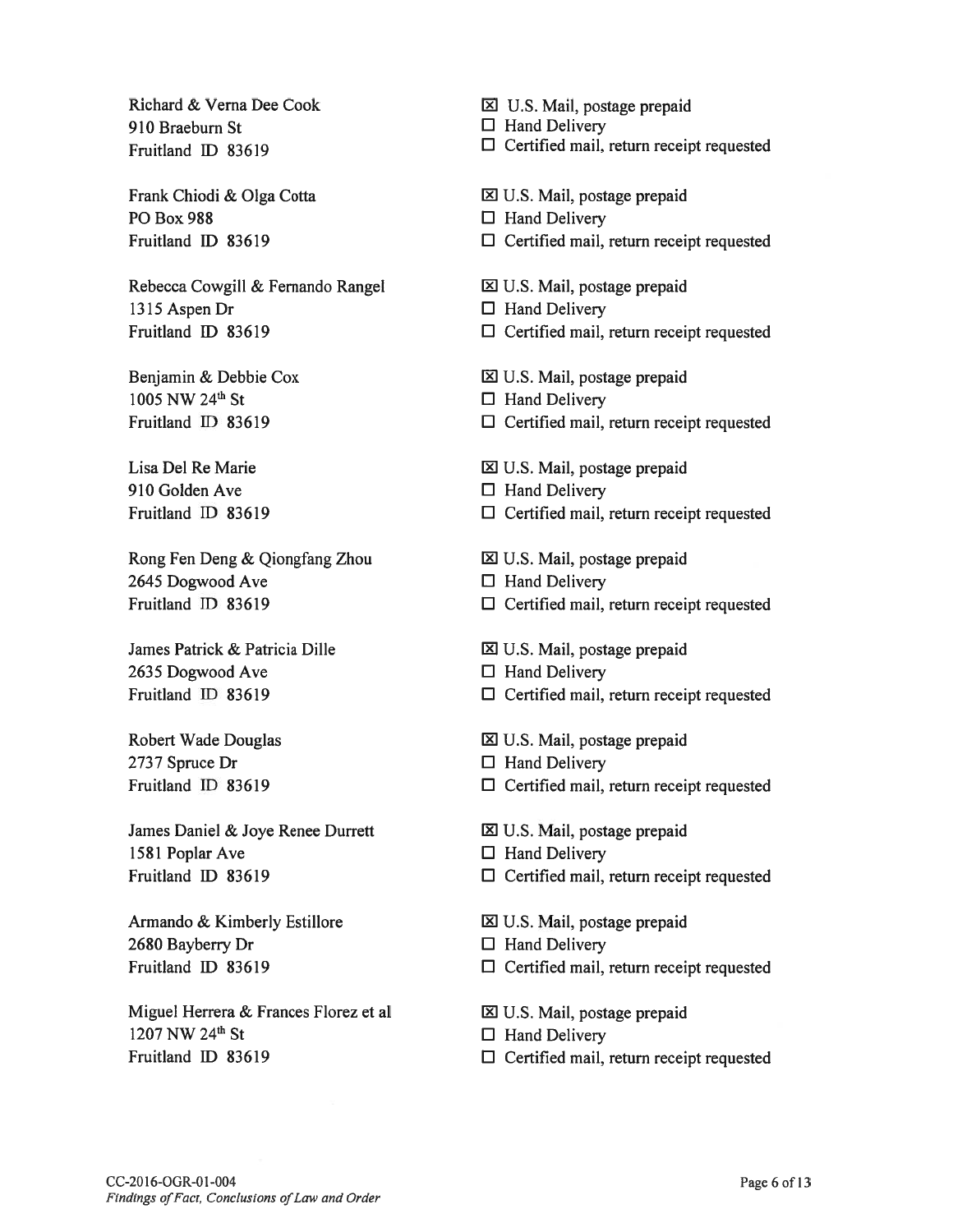$2684$  Bayberry Dr  $\Box$  Hand Delivery

1335 Poplar Dr  $\Box$  Hand Delivery

1010 Jonathan St El Hand Delivery

1004 Golden Ave  $\Box$  Hand Delivery

1008 Golden Ave  $\Box$  Hand Delivery

1317 Aspen St  $\Box$  Hand Delivery

2683 Bayberry Dr  $\Box$  Hand Delivery

 $2681$  Bayberry Dr  $\Box$  Hand Delivery

2402 Applewood Ave  $\Box$  Hand Delivery

2400 Applewood Ave  $\Box$  Hand Delivery

2723 Dogwood Ave  $\Box$  Hand Delivery

Jacob & Cory Fortin  $\boxtimes$  U.S. Mail, postage prepaid

- Fruitland ID 83619 El Certified mail, return receipt requested
- Andres & Wren Garcia U.S. Mail, postage prepaid
	-
- Fruitland ID 83619  $\Box$  Certified mail, return receipt requested
- Gary & Jorai Gardner lyi u.S. Mail, postage prepaid
	-
- Fruitland ID 83619 El Certified mail, return receipt requested
- Eric & Christi Garman U.S. Mail, postage prepaid
	-
- Fruitland ID 83619 El Certified mail, return receipt requested
- Jose Luis Gonzalez **in America** U.S. Mail, postage prepaid
	-
- Fruitland ID 83619  $\Box$  Certified mail, return receipt requested
- Robert and Barbara Graham **in Italya 1988** U.S. Mail, postage prepaid
	-
- Fruitland ID 83619 El Certified mail, return receipt requested
- Carrie Grant lxi U.S. Mail, postage prepaid
	-
- Fruitland ID 83619 **El Certified mail, return receipt requested**
- Kara Gruell **EXECU** U.S. Mail, postage prepaid
	-
- Fruitland ID 83619 **El Certified mail, return receipt requested**
- Ronald Hall **Ronald Hall Ronald Hall Ronald Hall Ronald Hall Ronald Hall Ronald Hall Ronald Hall Ronald Hall Ronald Hall Ronald Hall Ronald Hall Ronald Hall Ronald Hall Ronald Hall Ronald Hall**
	-
- Fruitland ID 83619 El Certified mail, return receipt requested
- Thomas & Peggy Hawkins U.S. Mail, postage prepaid
	-
- Fruitland ID 83619 **El Certified mail, return receipt requested**
- Justin & Jessica Hayes El U.S. Mail, postage prepaid
	-
- Fruitland ID 83619 **El Certified mail, return receipt requested**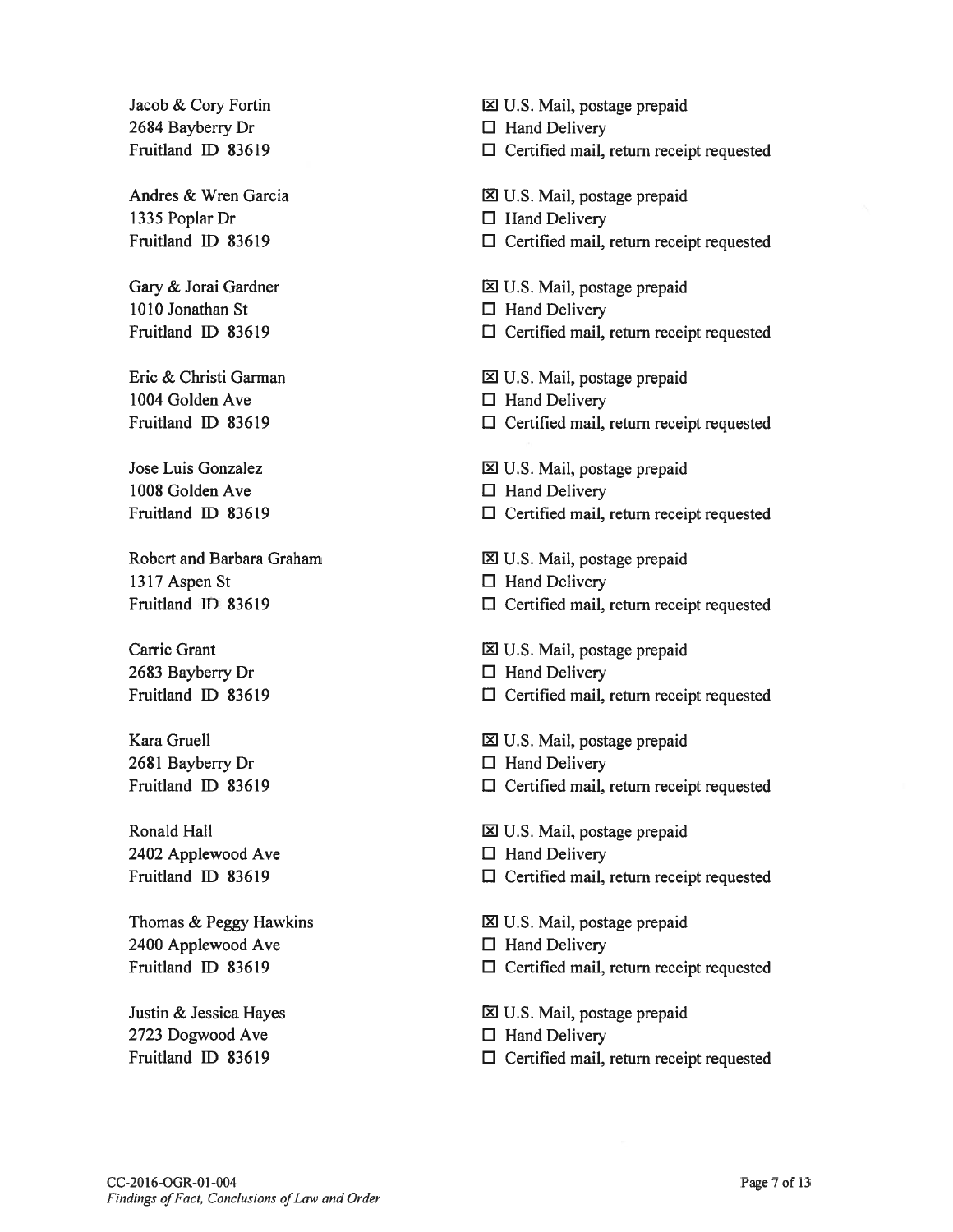Nola Hendon 1513 NW 26<sup>th</sup> St fruitland ID 83619

Bradford & Charlene Henshaw 2694 Bayberry Dr fruitland ID 83619

Ernesto & Lourdes Herrera P0 Box 842 Payette ID 83661

Miguel Angel Herrera 1207 NW 24<sup>th</sup> St fruitland ID 83619

Rachael Holtry 1309 Aspen St Fruitland ID 83619

Raymond & Alisha Horton  $2106$  1st Ave N. Payette ID 83661

Donna Mae Hume 910 Jonathan St Fruitland ID 83619

Terry & Joni Hurrle 1003 NW 24<sup>th</sup> St fruitland ID \$3619

Jesus Iniguez 302 SW 4<sup>th</sup> St Fruitland ID \$3619

Michael Jacob 2630 Dogwood Ave Fruitland ID 83619

Jenkins Jeannette Louise Jenkins 40701 Rancho Vista Blvd #236 Palmdale CA 93551

U.S. Mail, postage prepaid

- $\Box$  Hand Delivery
- $\Box$  Certified mail, return receipt requested
- I1 U.S. Mail, postage prepaid
- $\Box$  Hand Delivery
- $\Box$  Certified mail, return receipt requested
- $\boxtimes$  U.S. Mail, postage prepaid
- $\Box$  Hand Delivery
- $\Box$  Certified mail, return receipt requested
- $\Sigma$  U.S. Mail, postage prepaid
- $\Box$  Hand Delivery
- $\Box$  Certified mail, return receipt requested
- U.S. Mail, postage prepaid
- $\Box$  Hand Delivery
- $\Box$  Certified mail, return receipt requested
- $\Sigma$  U.S. Mail, postage prepaid
- $\Box$  Hand Delivery
- $\Box$  Certified mail, return receipt requested
- U.S. Mail, postage prepaid
- $\Box$  Hand Delivery
- $\Box$  Certified mail, return receipt requested
- I1 U.S. Mail, postage prepaid
- $\Box$  Hand Delivery
- $\Box$  Certified mail, return receipt requested
- U.S. Mail, postage prepaid
- $\Box$  Hand Delivery
- $\Box$  Certified mail, return receipt requested
- U.S. Mail, postage prepaid
- $\Box$  Hand Delivery
- $\Box$  Certified mail, return receipt requested
- i21 U.S. Mail, postage prepaid
- $\Box$  Hand Delivery
- $\Box$  Certified mail, return receipt requested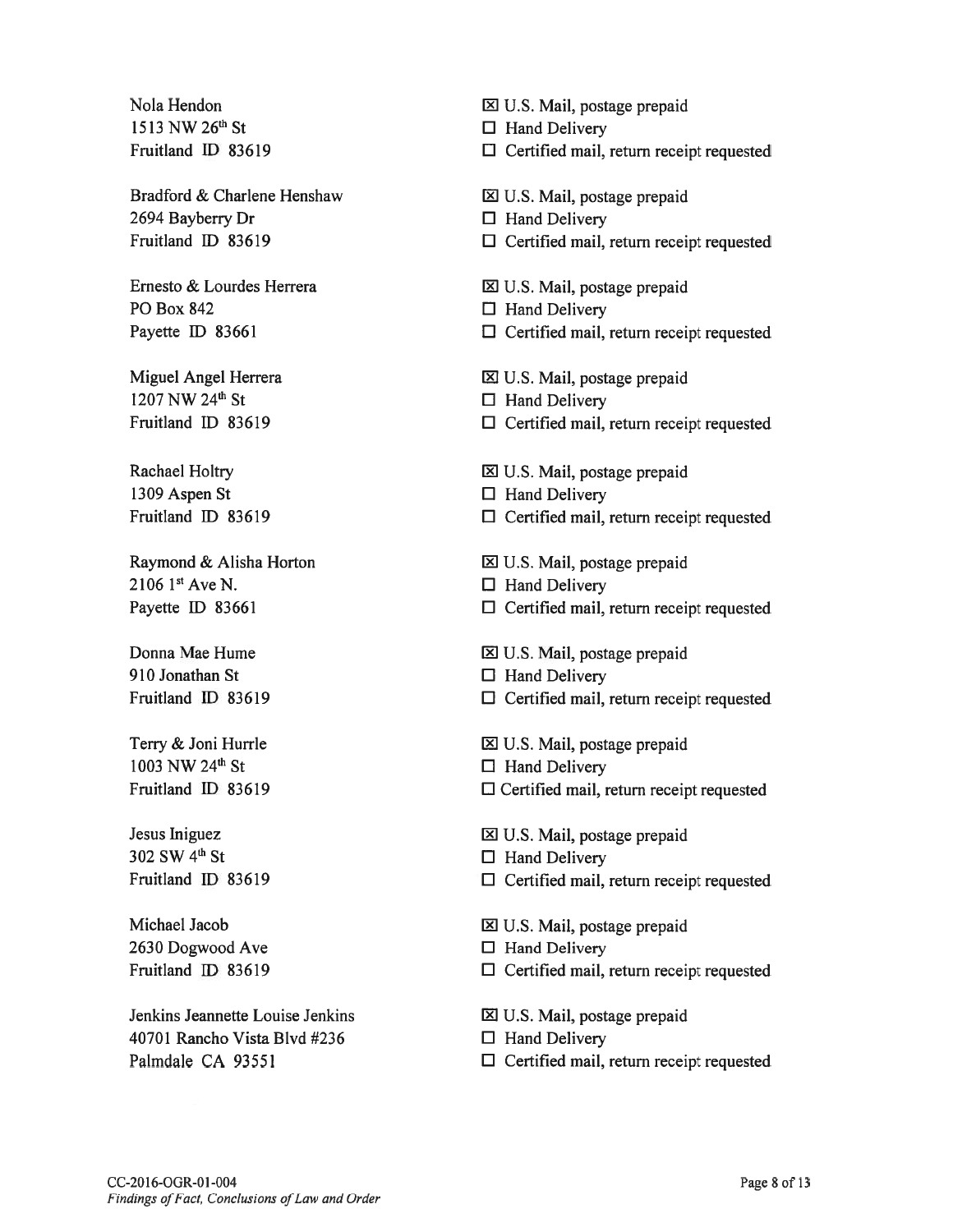1587 Poplar Dr El Hand Delivery

 $2612$  Winesap Ave  $\Box$  Hand Delivery

2735 Spruce Dr  $\Box$  Hand Delivery

 $2727$  Dogwood Ave  $\Box$  Hand Delivery

 $2719$  Dogwood Ave  $\Box$  Hand Delivery

 $2606$  Winesap Ave  $\Box$  Hand Delivery

7154 W Waverly Ct  $\Box$  Hand Delivery

Thomas & Connie Limbaugh  $\boxtimes$  U.S. Mail, postage prepaid PO Box 426  $\Box$  Hand Delivery

PO Box 397 □ Hand Delivery

 $2617$  Applewood Ave  $\Box$  Hand Delivery

RandaLl Gene & Valerie Jean Martindale U.S. Mail, postage prepaid 2692 Bayberry Dr  $\Box$  Hand Delivery Fruitland ID 83619 **El Certified mail, return receipt requested** 

Jeanette Jones E21 U.S. Mail, postage prepaid

Fruitland ID 83619 El Certified mail, return receipt requested

Ella Josephson Trust July 1988 U.S. Mail, postage prepaid

- 
- Fruitland ID 83619 **El Certified mail, return receipt requested**
- Garry & Sandra Belknap 
IV.S. Mail, postage prepaid
	-
- Fruitland ID 83619 El Certified mail, return receipt requested
- Joseph & Helen Katancik U.S. Mail, postage prepaid
	-
- Fruitland ID 83619 El Certified mail, return receipt requested
- Willie & Christa Lake  $\boxtimes$  U.S. Mail, postage prepaid
	-
- Fruitland ID 83619 **El Certified mail, return receipt requested**
- Rogelio & Marlene Lara IXI U.S. Mail, postage prepaid
	-
- Fruitland ID 83619 **Election** El Certified mail, return receipt requested
- Rogelio & Marlene Lara U.S. Mail, postage prepaid
	-
- Boise ID 83704 **Eldies** Certified mail, return receipt requested
	-
	-
- Fruitland ID 83619  $\Box$  Certified mail, return receipt requested
- Codi Lloyd Codi Lloyd Codi Lloyd Codi Lloyd Codi Lloyd Codi Lloyd Codi Lloyd Codi Lloyd Codi Lloyd Codi Lloyd
	-
- Fruitland ID 83619 **El Certified mail, return receipt requested**
- David Martin 2008 COM David Martin 2009 COM David Martin 2009 COM David Martin 2009 COM David Martin 2009 COM D
	-
- Fruitland ID 83619 El Certified mail, return receipt requested
	-
	-
	-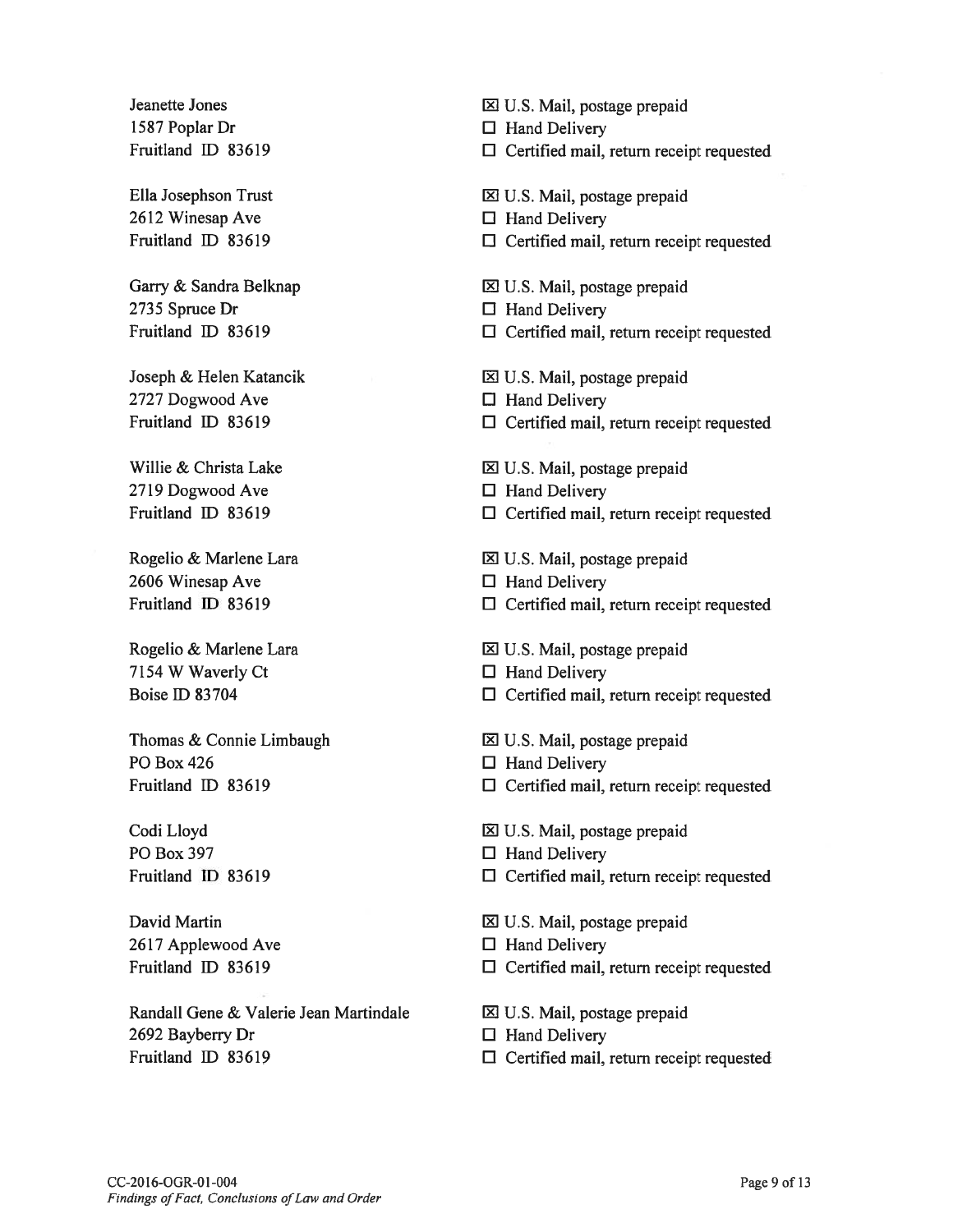1577 Poplar Ave  $\Box$  Hand Delivery

 $2687$  Bayberry Dr  $\Box$  Hand Delivery

903 NW 24<sup>th</sup> St  $\Box$  Hand Delivery

Monarch Holding Company LLC <br> **EX** U.S. Mail, postage prepaid 1710 Kimberly Rd **El Hand Delivery** 

1012 Golden Ave □ El Hand Delivery

1488 Poplar Ave  $\Box$  Hand Delivery

1004 Jonathan St **El Hand Delivery** 

Casimiro Jr. & Bobbi Palomo i U.S. Mail, postage prepaid 1006 Jonathan St  $\Box$  Hand Delivery

 $2663$  NW 4<sup>th</sup> Ave  $\Box$  Hand Delivery

2748 Spruce Dr  $\Box$  Hand Delivery

Robert & Amanda Peterson III <br>  $\boxtimes$  U.S. Mail, postage prepaid 1484 Poplar Ave  $\Box$  Hand Delivery

Delores McDaniel **EX** U.S. Mail, postage prepaid

Fruitland ID 83619 **El Certified mail, return receipt requested** 

James & Lisa McDavid GI U.S. Mail, postage prepaid

- 
- Fruitland ID 83619 El Certified mail, return receipt requested
- Kim Migliaccio 1 1 U.S. Mail, postage prepaid
	-
- Fruitland ID 83619  $\Box$  Certified mail, return receipt requested
	-
	-
- Twin Falls ID 83301 El Certified mail, return receipt requested
- Jose & Rubicelia Moncada land **III U.S. Mail, postage prepaid** 
	-
- Fruitland ID 83619 El Certified mail, return receipt requested
- Gary & Elizabeth Owen <br>
<u>IZ</u> U.S. Mail, postage prepaid
	-
- Fruitland ID 83619 **El Certified mail, return receipt requested**
- Aaron & Megan Pahl  $\boxtimes$  U.S. Mail, postage prepaid
	-
- Fruitland ID 83619 **El Certified mail, return receipt requested** 
	-
	-
- Fruitland ID 83619  $\Box$  Certified mail, return receipt requested
- Pelican Development LLC <br> **EX** U.S. Mail, postage prepaid
	-
- Fruitland ID 83619 **Election** El Certified mail, return receipt requested
- Joe & Sylvia Pendergrass Joe & Sylvia Pendergrass Joe B. Mail, postage prepaid
	-
- Fruitland ID 83619 **El Certified mail, return receipt requested** 
	-
	-
- Fruitland ID 83619  $\Box$  Certified mail, return receipt requested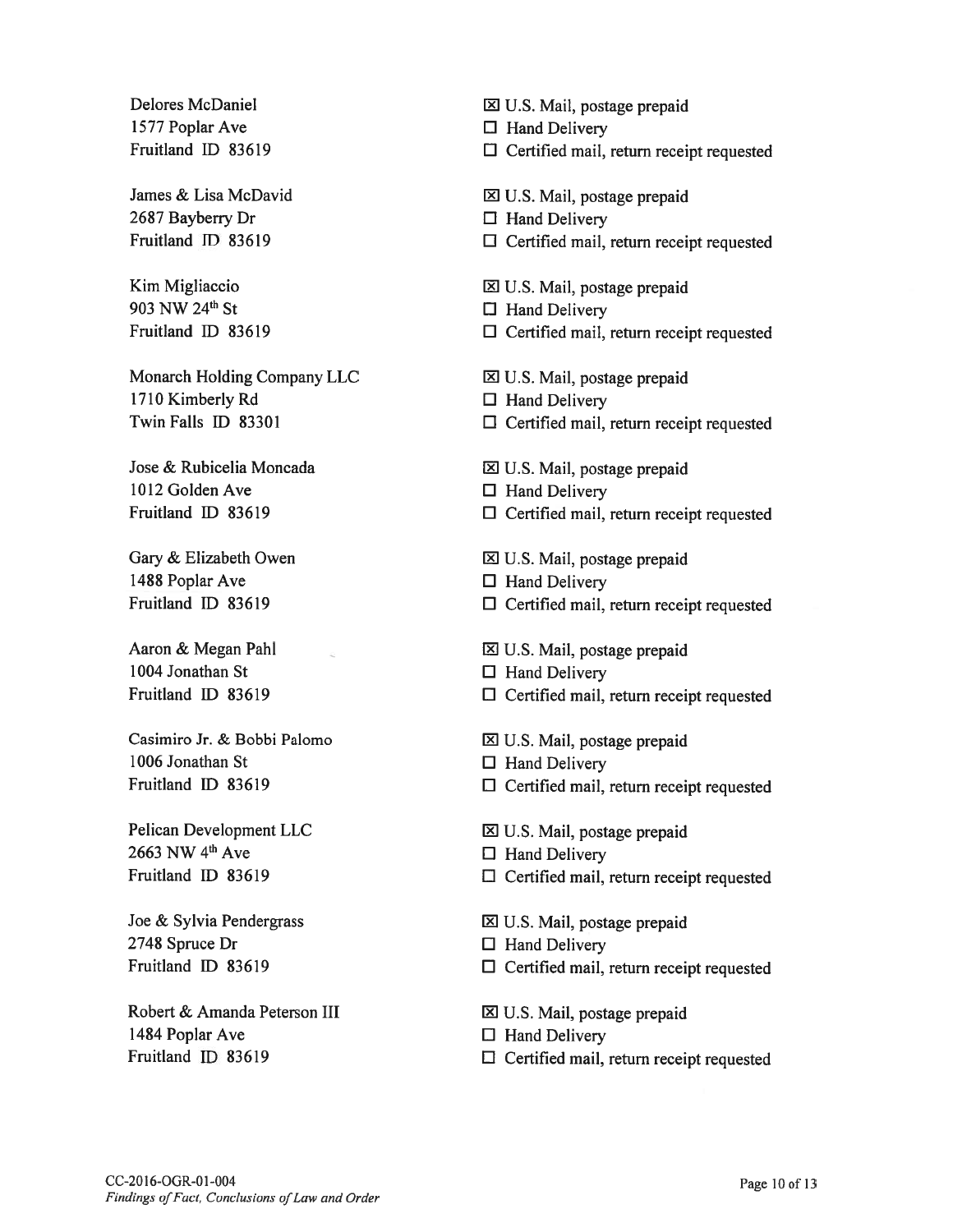Carren Poff & Karen Newman **is a compact of Executive Carren Port & Karen Newman lack Carren Constant** Executive Constants Carrier and Carrier Constants Carrier and Carrier and Carrier and Carrier and Carrier and Carrier 2693 Bayberry Dr  $\Box$  Hand Delivery

 $4802$  E Arrow Junction Dr  $\Box$  Hand Delivery

 $2609$  Winesap Ave  $\Box$  Hand Delivery

1005 Jonathan St U Hand Delivery

PO Box 22  $\Box$  Hand Delivery

Rebecca Romans & Terry ferrera El U.S. Mail, postage prepaid 2602 Rome Ave  $\Box$  Hand Delivery

1510 NW 26<sup>th</sup> St  $\Box$  Hand Delivery

Brittany & Christian Sandoval <br>
El U.S. Mail, postage prepaid 1306 Aspen Dr U Hand Delivery

Brittany & Christian Sandoval **EL U.S. Mail, postage prepaid** 218 Erickson Ave <sup>U</sup> Hand Delivery

Michael & Katherine Sherman 
El U.S. Mail, postage prepaid 1007 Jonathan St  $\Box$  Hand Delivery

1453 Dogwood Ct <sup>U</sup> Hand Delivery

fruitland ID \$3619 <sup>U</sup> Certified mail, return receipt requested

Charlene Quade late is a control of the late of the late of the late of the late of the late of the late of the late of the late of the late of the late of the late of the late of the late of the late of the late of the la

- 
- Boise ID \$3716 <sup>U</sup> Certified mail, return receipt requested
- Lonnie Rajkovich <u>IZI U.S. Mail, postage prepaid</u>
	-
- Fruitland ID \$3619 <sup>U</sup> Certified mail, return receipt requested
- Shawn Christi Richey **El U.S. Mail, postage prepaid** 
	-
- Fruitland ID \$3619 <sup>U</sup> Certified mail, return receipt requested
- Michael Roberts El U.S. Mail, postage prepaid
	-
- Fruitland ID 83619 El Certified mail, return receipt requested
	-
	-
- Fruitland ID 83619  $\Box$  Certified mail, return receipt requested
- Crystal Russell El U.S. Mail, postage prepaid
	-
- Fruitland ID 83619 <sup>U</sup> Certified mail, return receipt requested
	-
	-
- Fruitland ID \$3619 <sup>U</sup> Certified mail, return receipt requested
	-
	-
- Emmett ID \$3617 <sup>U</sup> Certified mail, return receipt requested
	-
	-
- Fruitland ID \$3619 <sup>U</sup> Certified mail, return receipt requested
- Tim & Theresa Simkins El U.S. Mail, postage prepaid
	-
- Fruitland ID \$3619 <sup>U</sup> Certified mail, return receipt requested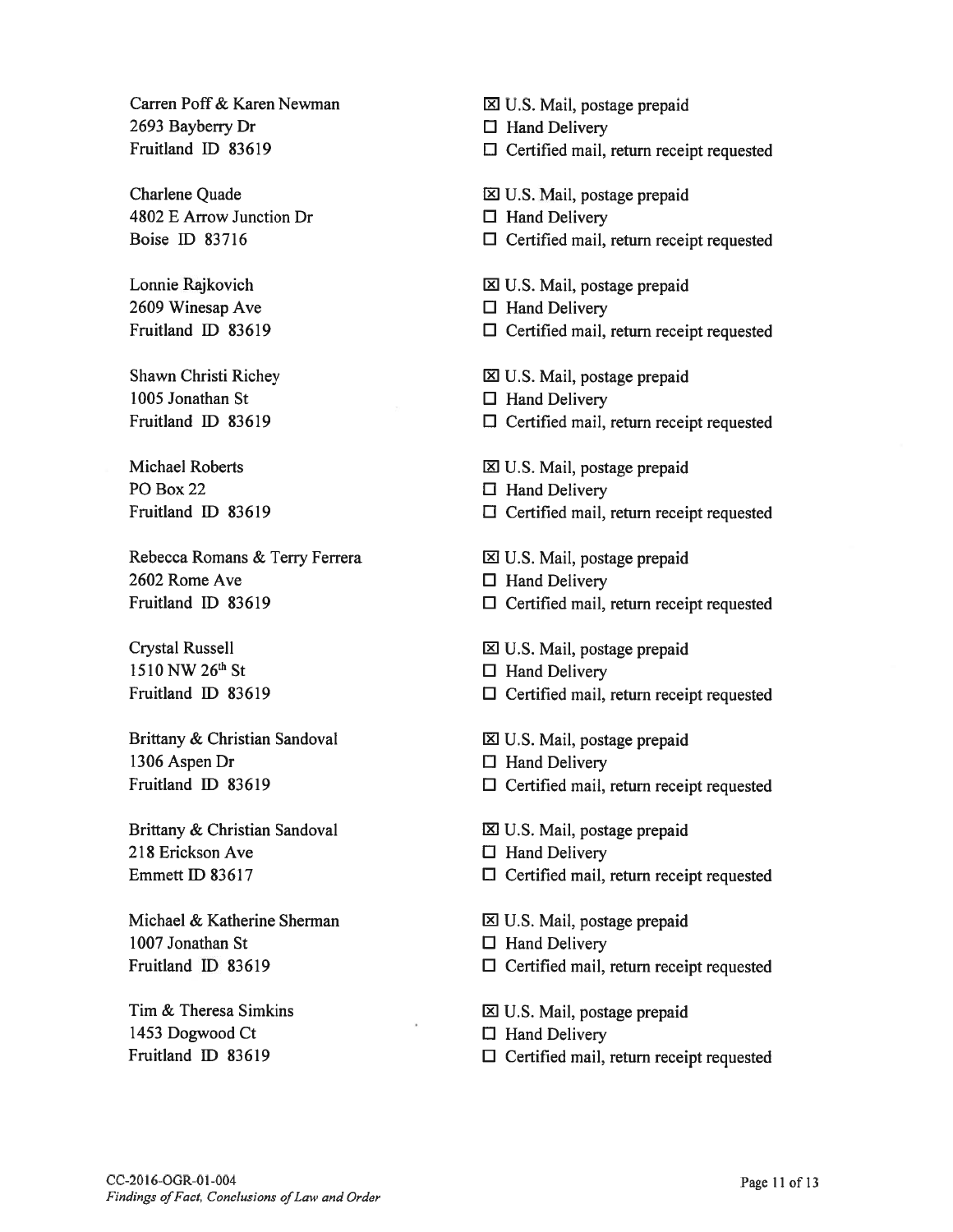2746 Spruce Dr  $\Box$  Hand Delivery

2605 Rome Ave  $\Box$  Hand Delivery

907 Golden Ave **El Hand Delivery** 

 $2603$  Applewood Ave  $\Box$  Hand Delivery

1304 Aspen Dr El Hand Delivery

Carrie, Jay & Jolinda Stringer Family Trust <br>  $\boxtimes$  U.S. Mail, postage prepaid PO Box 160  $\Box$  Hand Delivery Fruitland ID 83619 El Certified mail, return receipt requested

PO Box 2596  $\Box$  Hand Delivery

1008 Jonathan St □ Hand Delivery

655 Montgomery St #18  $\Box$  Hand Delivery

 $2505$  Applewood Ave  $\Box$  Hand Delivery

911 NW 24<sup>th</sup> St  $\Box$  Hand Delivery

Cori Smith  $\boxtimes$  U.S. Mail, postage prepaid

Fruitland ID 83619 **Election** El Certified mail, return receipt requested

Cheryl Smith Family **EX** U.S. Mail, postage prepaid

- 
- Fruitland ID 83619 **El Certified mail, return receipt requested**
- Cody & Jill Stephens 1 2 U.S. Mail, postage prepaid
	-
- Fruitland ID 83619 **El Certified mail, return receipt requested**

Cindy & Rex Stice U.S. Mail, postage prepaid

- 
- Fruitland ID 83619 El Certified mail, return receipt requested
- Misty Stowe U.S. Mail, postage prepaid
	-
- Fruitland ID 83619  $\Box$  Certified mail, return receipt requested
	-
	-
	-
- Superior Properties LLC <br>1 U.S. Mail, postage prepaid
	-
- Eagle ID 83616  $\Box$  Certified mail, return receipt requested
- Vincent & Dawn Talbott U.S. Mail, postage prepaid
	-
- Fruitland ID 83619  $\Box$  Certified mail, return receipt requested
- Richard Darren Torgersrud i: iii U.S. Mail, postage prepaid
	-
- San Francisco CA 94111  $\Box$  Certified mail, return receipt requested
- Guillermo Trujillo, III lands and Equation in the U.S. Mail, postage prepaid
	-
- Fruitland ID 83619  $\Box$  Certified mail, return receipt requested
- Amanda Tschida **I. Amanda Tschida** U.S. Mail, postage prepaid
	-
- Fruitland ID 83619 El Certified mail, return receipt requested